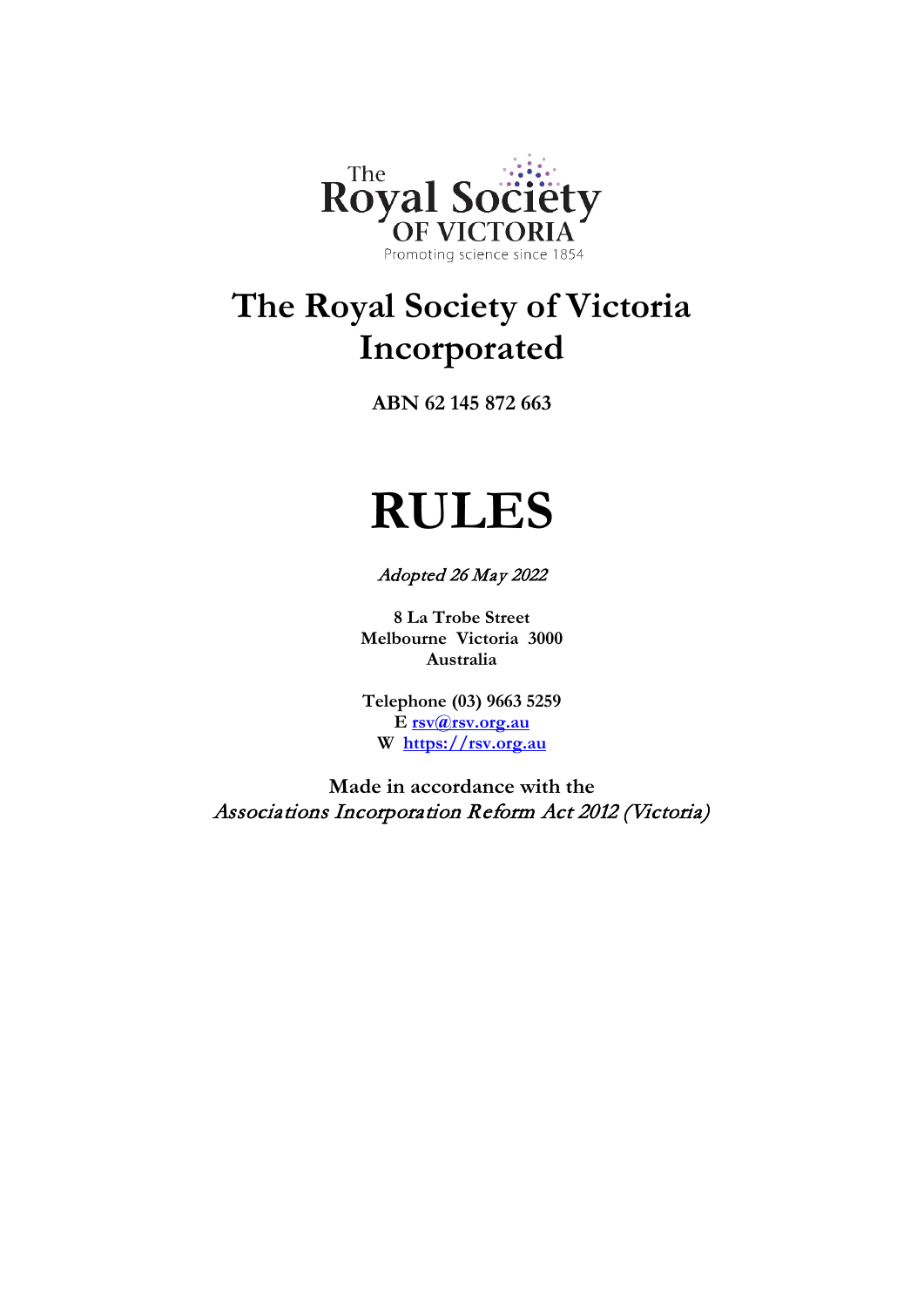### Contents

| 1  |                                                                               |  |
|----|-------------------------------------------------------------------------------|--|
| 2  |                                                                               |  |
| 3  |                                                                               |  |
| 4  |                                                                               |  |
| 5  |                                                                               |  |
| 6  |                                                                               |  |
|    |                                                                               |  |
| 8  |                                                                               |  |
| 9  |                                                                               |  |
| 10 |                                                                               |  |
| 11 |                                                                               |  |
| 12 |                                                                               |  |
| 13 |                                                                               |  |
| 14 |                                                                               |  |
| 15 |                                                                               |  |
| 16 |                                                                               |  |
| 17 |                                                                               |  |
| 18 |                                                                               |  |
| 19 |                                                                               |  |
| 20 |                                                                               |  |
| 21 | Manner of determining whether a resolution is carried at a General Meeting 17 |  |
| 22 |                                                                               |  |
| 23 |                                                                               |  |
| 24 |                                                                               |  |
| 25 |                                                                               |  |
| 26 |                                                                               |  |
| 27 |                                                                               |  |
| 28 |                                                                               |  |
| 29 |                                                                               |  |
| 30 |                                                                               |  |
| 31 |                                                                               |  |
| 32 |                                                                               |  |
| 33 |                                                                               |  |
| 34 |                                                                               |  |
| 35 |                                                                               |  |
| 36 |                                                                               |  |
| 37 |                                                                               |  |
| 38 |                                                                               |  |
| 39 |                                                                               |  |
| 40 |                                                                               |  |
| 41 |                                                                               |  |
|    |                                                                               |  |
|    | PROXY Form for Voting at a Meeting of the Royal Society of Victoria (Inc) 32  |  |
|    |                                                                               |  |
|    |                                                                               |  |
|    |                                                                               |  |
|    |                                                                               |  |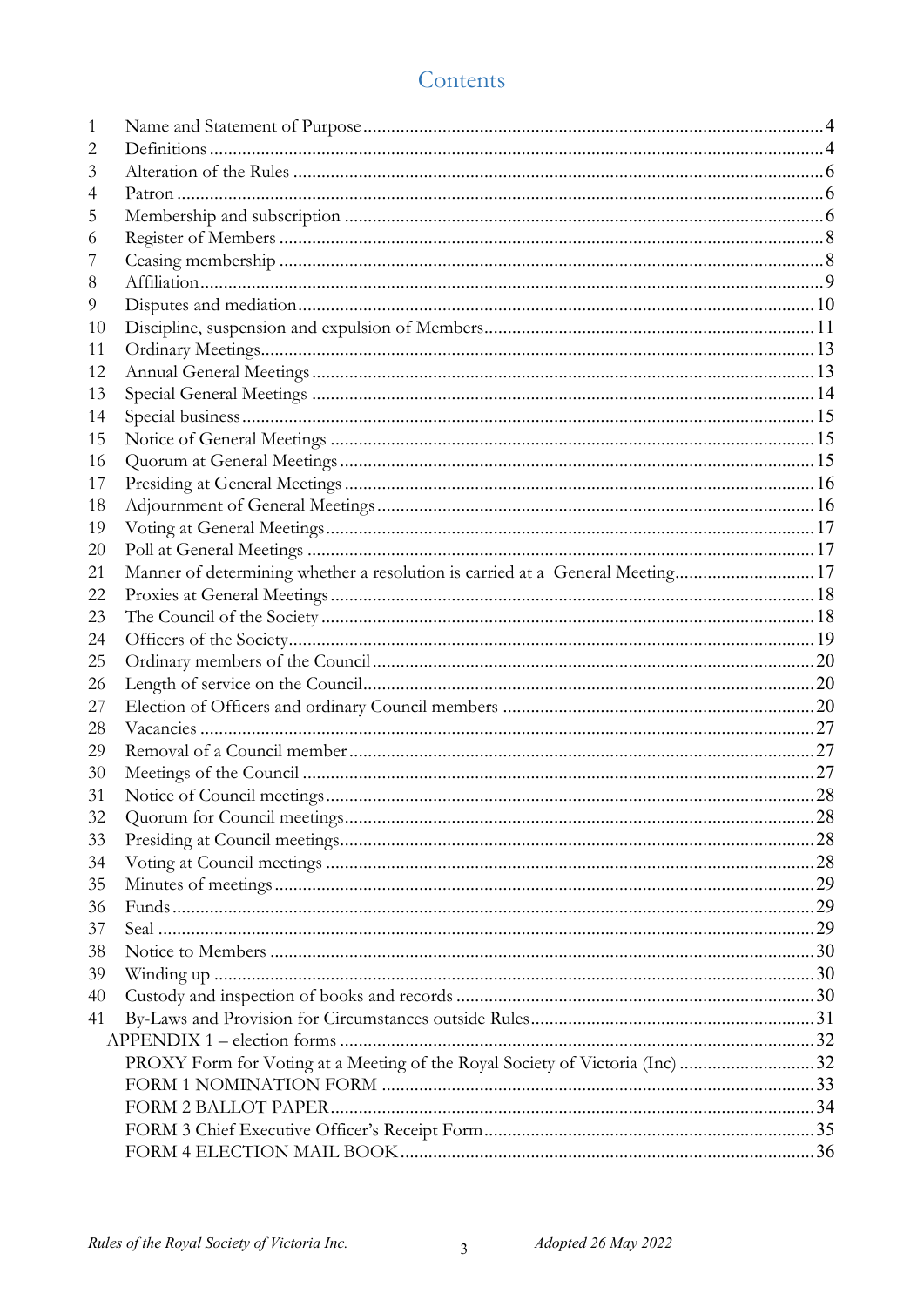### <span id="page-2-0"></span>**1 Name and Statement of Purpose**

The name of the incorporated Society is The Royal Society of Victoria Incorporated (in these Rules called "the Society").

**Statement of Purpose:** The Society has as its objectives:

- The advancement of pure and applied science.
- To provide a forum that is open to members and the general public for discussion of scientific and technological issues and their impact on Victorian society across the scientific disciplines and with the community at large.
- To support endeavours that advance science education, increase the utility of scientific expertise and know-how by industry and the general community and reference a scientific knowledge base in formulating public policy.
- To publish its own scientific *Proceedings* and other scientific publications as an open-access platform.
- To recognise excellence in scientific endeavour through the annual award of the Society's Research Medal and other awards when suitable candidates are available.

### <span id="page-2-1"></span>**2 Definitions**

- (1) In these Rules, unless the contrary intention appears:
	- (a) **Business Days** means the days from Monday to Friday inclusive, with the exception of:
		- (i) public holidays in Victoria; and
		- (ii) 27, 28, 29, 30 and 31 December.
	- (b)  $By-Laws$  means the procedures by which the Society operates, as established and varied by the Council from time to time in accordance with these Rules;
	- (c) **Censure Resolution** has the meaning given to it in Rule 9;
	- (d) Council means those members of the Society either elected or appointed to manage the affairs of the Society in accordance with Rule 23;
	- (e) Executive Committee of the Society is the Officers of the Society as defined by Rule 24(1);
	- (f) Chief Executive Officer is an unelected employee of the Society who guides the formulation of strategy and is responsible for implementation of the Society's initiatives, partnerships, programs, business development and the day-to day administration of the Society's affairs under the direction of the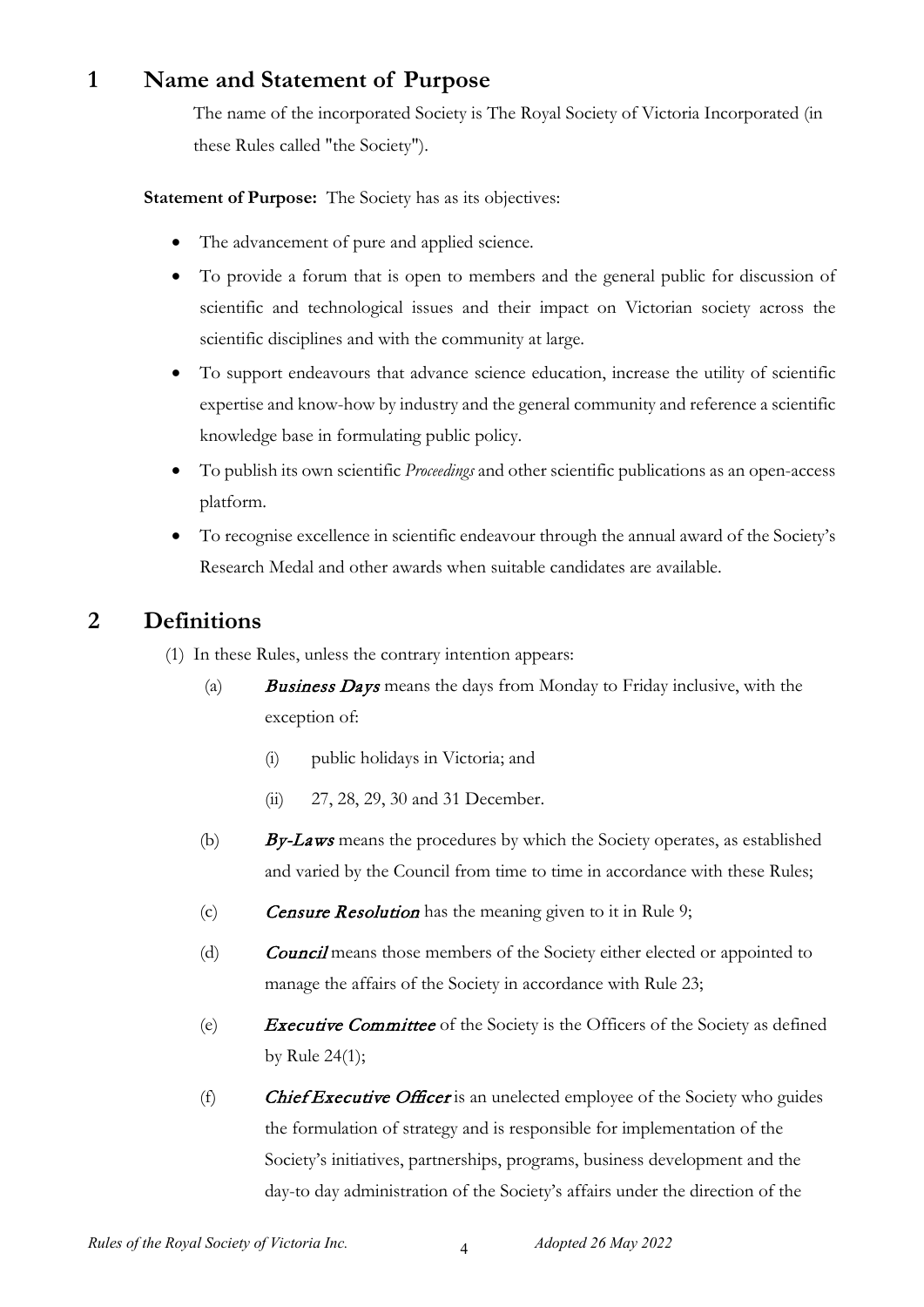President, Executive Committee and Council, and for the performance of tasks delegated by the Honorary Secretary and Honorary Treasurer pursuant to these Rules;

- (g)  $Fellow$  means a member who, under the Membership By-Laws, has been elected a 'Fellow' of the Society and fellowship has a corresponding meaning;
- (h) Financial year means the calendar year ending on 31 December;
- (i) General Meeting means a meeting of members convened in accordance with Rule 10, or an Annual General Meeting of members convened in accordance with Rule 12, or a Special General Meeting of members convened in accordance with Rule 13;
- (j) Legal Representative means a Lawyer as defined in the Legal Profession Act 2004;
- $(k)$  Member means a paid-up member of the Society in any one of the categories indicated in the Membership By-Laws;
- (l) Membership Committee means a sub-committee of Council established specifically to consider applications for membership of the Society in accordance with Rule 5(6).
- (m) Newsletter means a publication of the Society in print or electronic form routinely distributed to members, usually on a monthly basis, advising of news and events and other matters of interest to Members;
- (n)  $Notice to Members$  means a written notification forwarded to the last known postal, and/or electronic address of the Member;
- (o) Ordinary Meeting means a meeting of the Society held in accordance with Rule 11 but excluding Annual, Special or General Meetings.
- (p) Ordinary Member of the Council means a member of the Society elected to Council in accordance with Rule 23 or Rule 25, and who is not an Officer of the Society under Rule 24 or a person holding a Special Position on Council, as detailed in Rule 23(3)(b);
- (q) Regulations means the Associations Incorporation Reform Regulations <sup>201</sup>*2*, prescribed for the purposes of the Act;
- $r(r)$  Relevant documents has the same meaning as in the Act;
- (s) Special Position on Council refers to the positions detailed in Rule  $23(3)(b)$ ;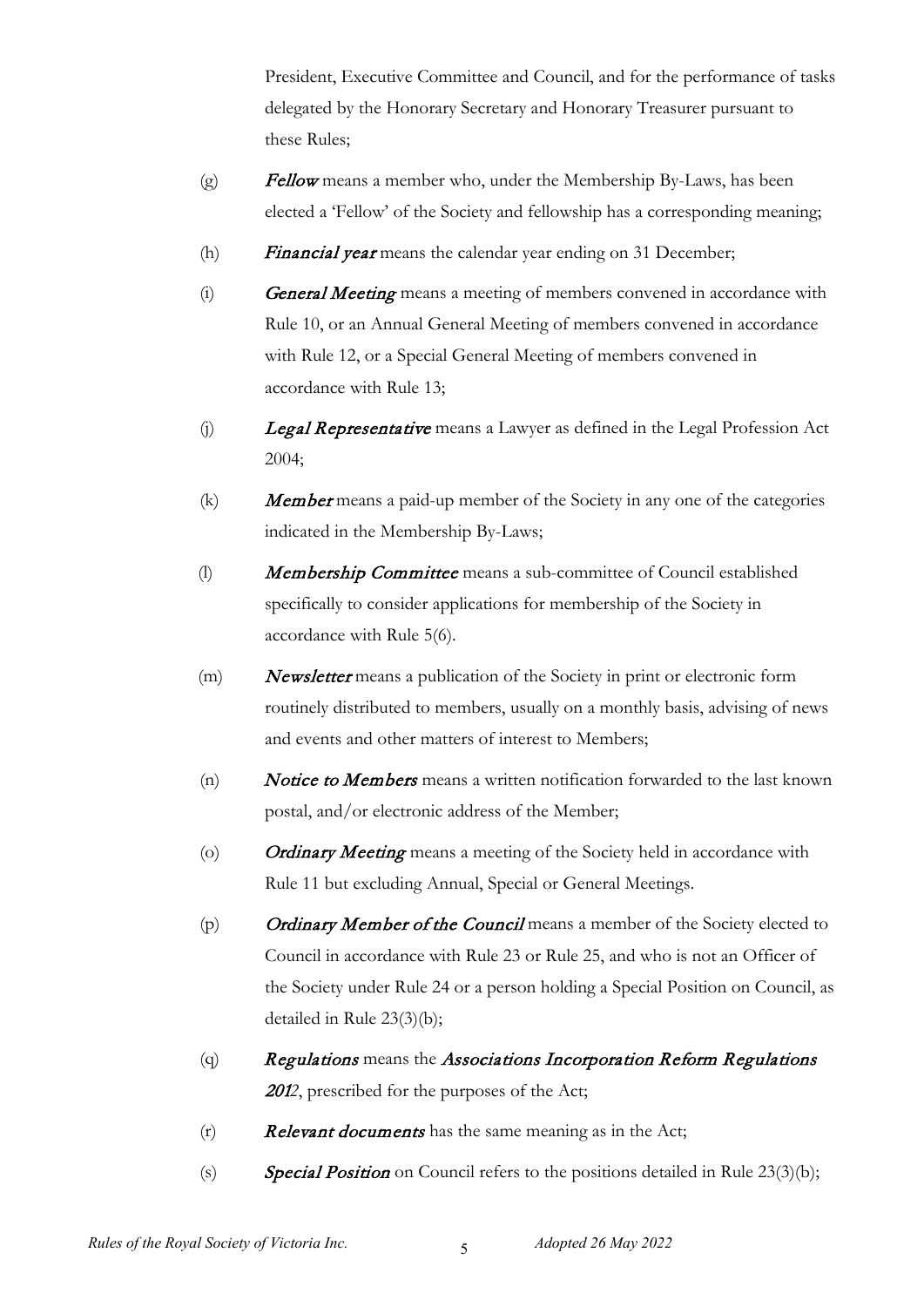- (t) The Act means the Associations Incorporation Reform Act 2012 as amended from time to time.
- (u) Voting Member means a Member holding current membership in their own right as detailed in Rules 5, 6, 7, 9 and 10.

### <span id="page-4-0"></span>**3 Alteration of the Rules**

These Rules and the Statement of Purpose of the Society in Clause 1 shall not be altered except in accordance with The Act and at a General Meeting of the Society.

### <span id="page-4-1"></span>**4 Patron**

The Governor of Victoria shall be invited to accept the office of Patron of the Society at the commencement of their tenure.

### <span id="page-4-2"></span>**5 Membership and subscription**

- (1) The membership shall consist of those classifications set out in the By-Laws of the Society as determined from time to time by the Council.
- (2) A person or organisation who applies and is approved for membership as provided for in these Rules is eligible to be a Member of the Society on payment of the annual subscription payable under these Rules.
- (3) A person shall not be admitted to membership unless:

(a) he or she applies for membership in accordance with Rule 5(4); and

(b) the admission as a Member is approved by the Council of the Society in accordance with Rules 5(5) to 5(11) inclusive.

- (4) An application by a person or organisation for membership of the Society shall:
	- (a) be made in writing on the form, hardcopy or electronic, approved by the Council under the Membership By-Laws, accompanied by information about the applicant detailing their scientific expertise, involvement and/or interests, and professional affiliations;
	- (c) be lodged with the Honorary Secretary of the Society.
- (5) As soon as practicable after the receipt of an application, the Honorary Secretary shall present the application to the Council at the Council meeting for election.
- (6) The Council shall determine whether to approve or reject the application on the advice of the Membership Committee.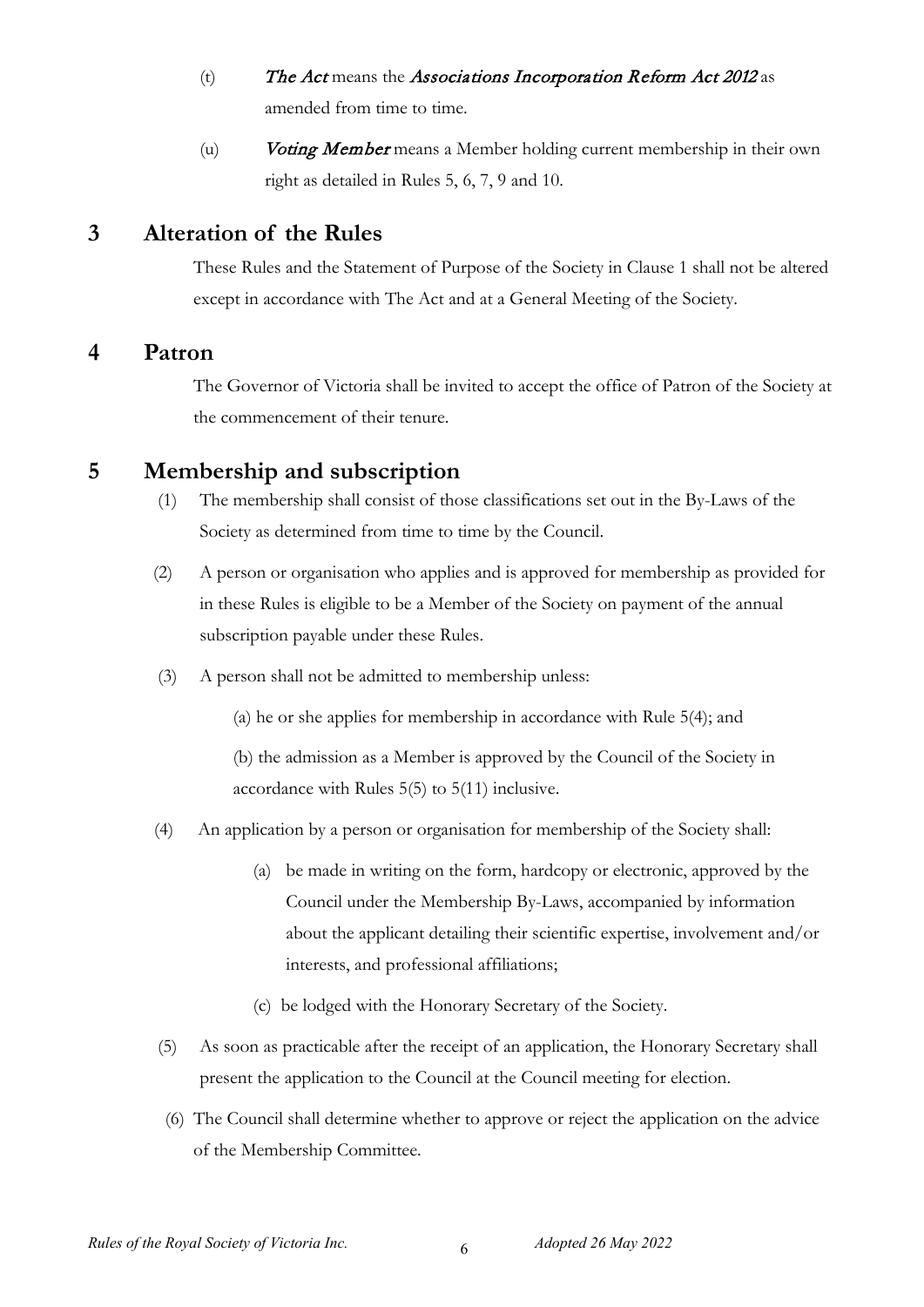- (7) If the Council approves an application for membership, or the members vote in favour of the membership application at an Ordinary Meeting of the Society (held in accordance with Rule 5(7)), the Honorary Secretary shall, as soon as practicable:
	- (a) notify the applicant in writing of the approval for membership;
	- (b) provide to the applicant a copy of the Rules and By-Laws of the Society;
	- (c) notify the membership of the Society of the election of a new Member in the next edition of the Society's newsletter.
- (8) The Honorary Secretary shall, within 28 days after the Member's election, enter the applicant's name in the register of members.
- (9) An applicant for membership becomes a Member and is entitled to exercise the rights of membership when their name has been entered in the register of Members.
- (10) If the Council rejects an application, the Council shall, as soon as practicable, notify the applicant in writing that the application has been rejected and that the decision of Council is final.
- (11) A right, privilege, or obligation of a person or organisation by reason of membership of the Society:
	- (a) is not capable of being transferred or transmitted to another person or organisation; and
	- (b) terminates upon the cessation of membership whether by death or resignation or cessation of an organisation's normal business, non-payment of dues by the prescribed time in accordance with Rule 7, or any other reason as determined by the Council.
- (12) The annual subscription is the relevant amount decided by the Council and is payable on or before individual renewal dates relevant to each member, each year.
- (13) The rights of a Member are as follows:
	- (a) to receive notice of General Meetings and of proposed special resolutions in the manner and time prescribed by these Rules;
	- (b) to submit items of business for consideration at a General Meeting;
	- (c) to attend and be heard at General Meetings;
	- (d) to vote at a General Meeting;
	- (e) to have access to the minutes of General Meetings;
	- (f) to inspect the list of Members in accordance with Clause 6; and
	- (g) to inspect the accounts, books, securities and any other relevant documents of the Society in accordance with Clause 40.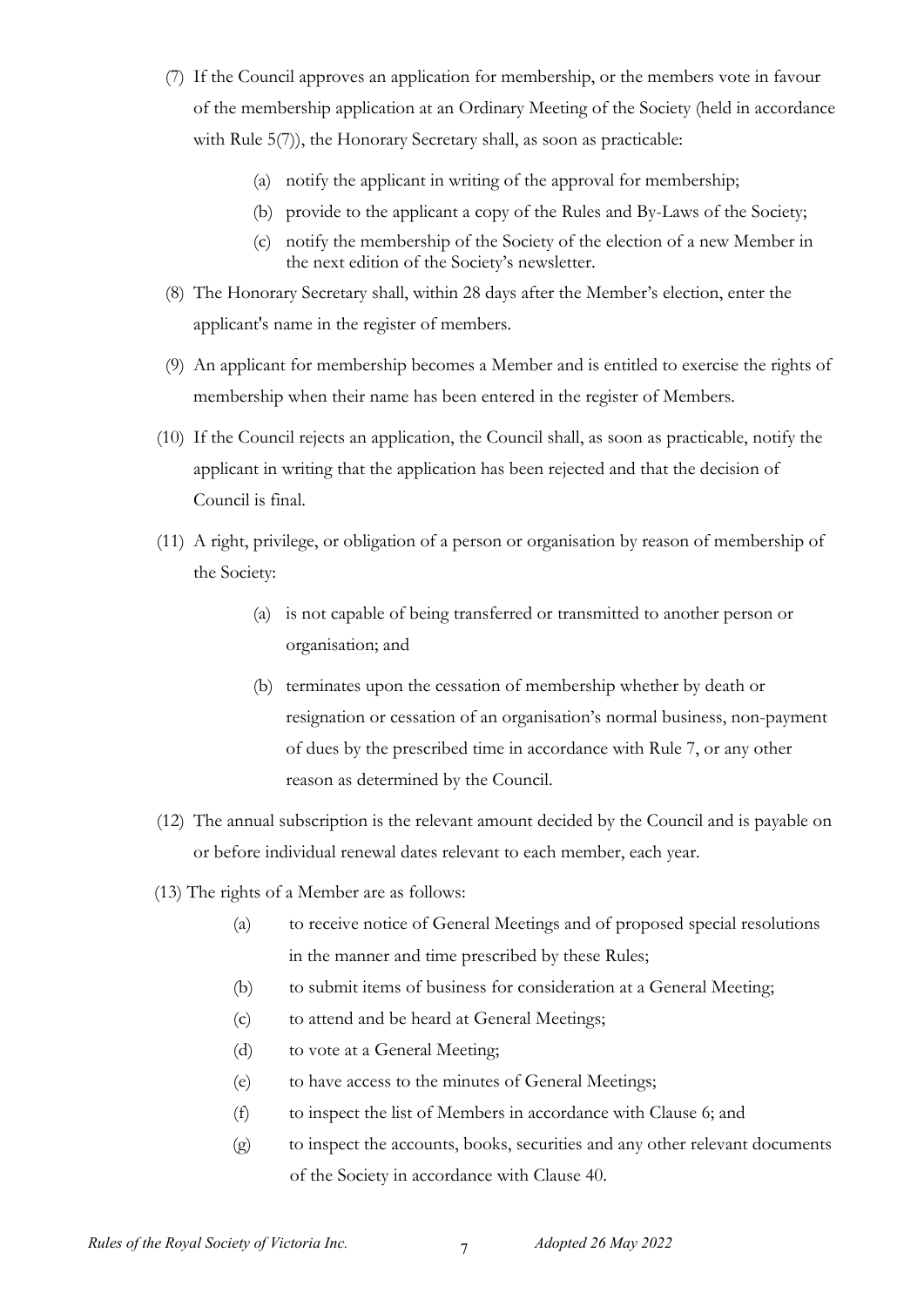- (14) The obligations of a Member are as follows:
	- (a) to conduct themselves in a courteous and considerate manner at all meetings and events convened by the Society and in dealings with persons in their capacity as Members, Officers, Councillors and employees of the Society;
	- (b) not to join or form an association that has the aim or effect of undermining the work of the Society;
	- (c) to keep the Society advised of their up-to-date contact details.

### <span id="page-6-0"></span>**6 Register of Members**

- (1) The Honorary Secretary shall keep and maintain a register of Members containing:
	- (a) the name, contact details, being the current address, email address and telephone numbers of each member, such details to be updated on advice of the Member
	- (b) the date on which each Member's name was entered in the register
	- (c) the area/s of expertise of the Member.
	- (d) the date on which a Member ceased to be a Member.
- (2) A list of Members, being the names in the register of Members without contact details, is to be made available for inspection free of charge by any Member upon written request to the Honorary Secretary.
- (3) A Member may not make a copy of the entries (names, addresses or other details) in the register except in circumstances specifically approved by the Council.
- (4) The contact details of Members kept in the register of Members are only to be used for the purpose of the transmission and circulation of communications from the Honorary Secretary or the Chief Executive Officer relevant to the business of the Society, including notices and minutes of meetings, Newsletters and such other communications of the Royal Society as are approved by the Council.

### <span id="page-6-1"></span>**7 Ceasing membership**

(1) A Member shall be deemed by the Council to have ceased being a Member if their annual subscription has not been paid on the due date and following provision of two reminders of the upcoming commitment, or if the Council, on the advice of the Honorary Treasurer, determines that they owe a debt to the Society that has not been settled within 2 months of an invoice being issued to them by the Society. The Council may exercise discretion in extending the deadline for payment of the annual subscription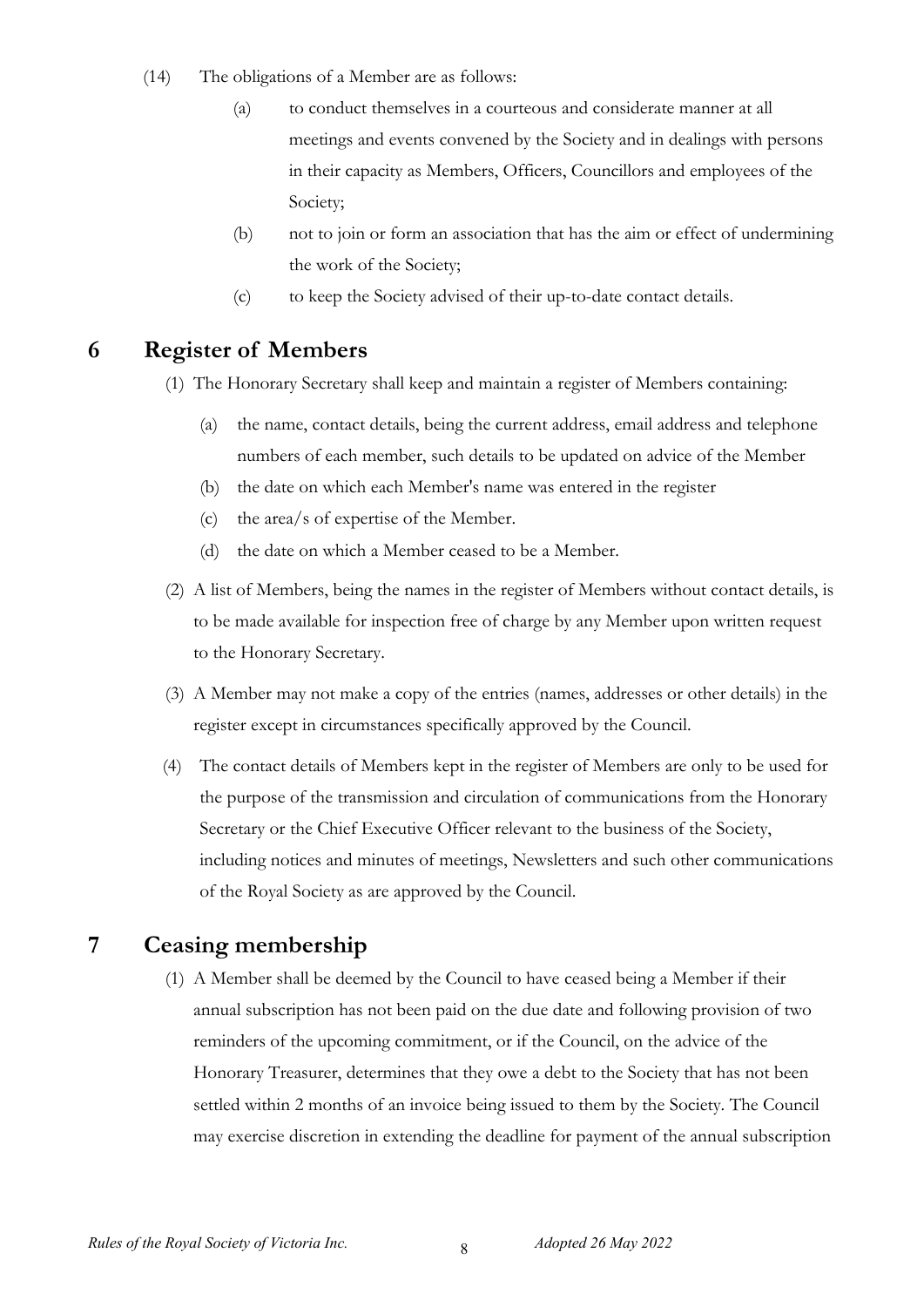where a member requests an extension due to temporary financial hardship or other reasons judged valid by the Council.

- (2) A Member of the Society, who has paid all debts, moneys due and payable by a Member of the Society as specified in Rule 7(1) and returned all books or other property of the Society in their possession, may resign from the Society by advising the Honorary Secretary in writing of their resignation.
- (3) Upon the Honorary Secretary receiving the notice referred to in Rule 7(2):
	- (a) the Member ceases to be a Member; and
	- (b) the Honorary Secretary shall record in the register of Members the date on which the Member ceased to be a Member.
- (4) A Member who has ceased membership as a result of 7 (1) or 7 (2) or has applied in writing to the Honorary Secretary to suspend their membership due to absence from Victoria may reinstate their membership by written application to the Honorary Secretary without a further nomination or joining fee.

### <span id="page-7-0"></span>**8 Affiliation**

- (1) Council is empowered to enter the Society into an affiliation with any society or association (Affiliate) where, in the opinion of Council:
	- (a) the Affiliate has similar objects and purposes to those of the Society;
	- (b) affiliating the Affiliate will be of benefit to the Society; and
	- (c) affiliation will further the objectives of the Society.
- (2) An Affiliate's rights and responsibilities will be governed by an affiliation agreement with the Society, which may specify further terms of the affiliation, including the grant of further benefits to the Affiliate.
- (3) Council must terminate the affiliation of an Affiliate with immediate effect if, in the opinion of the Council:
	- (a) the Affiliate has conducted itself in such a way that, were the Affiliate a Member, Council would be entitled to move for the expulsion of the Affiliate from the Society; or
	- (b) the affiliation of the Affiliate is detrimental to the Society or to the furtherance of the Society's objectives.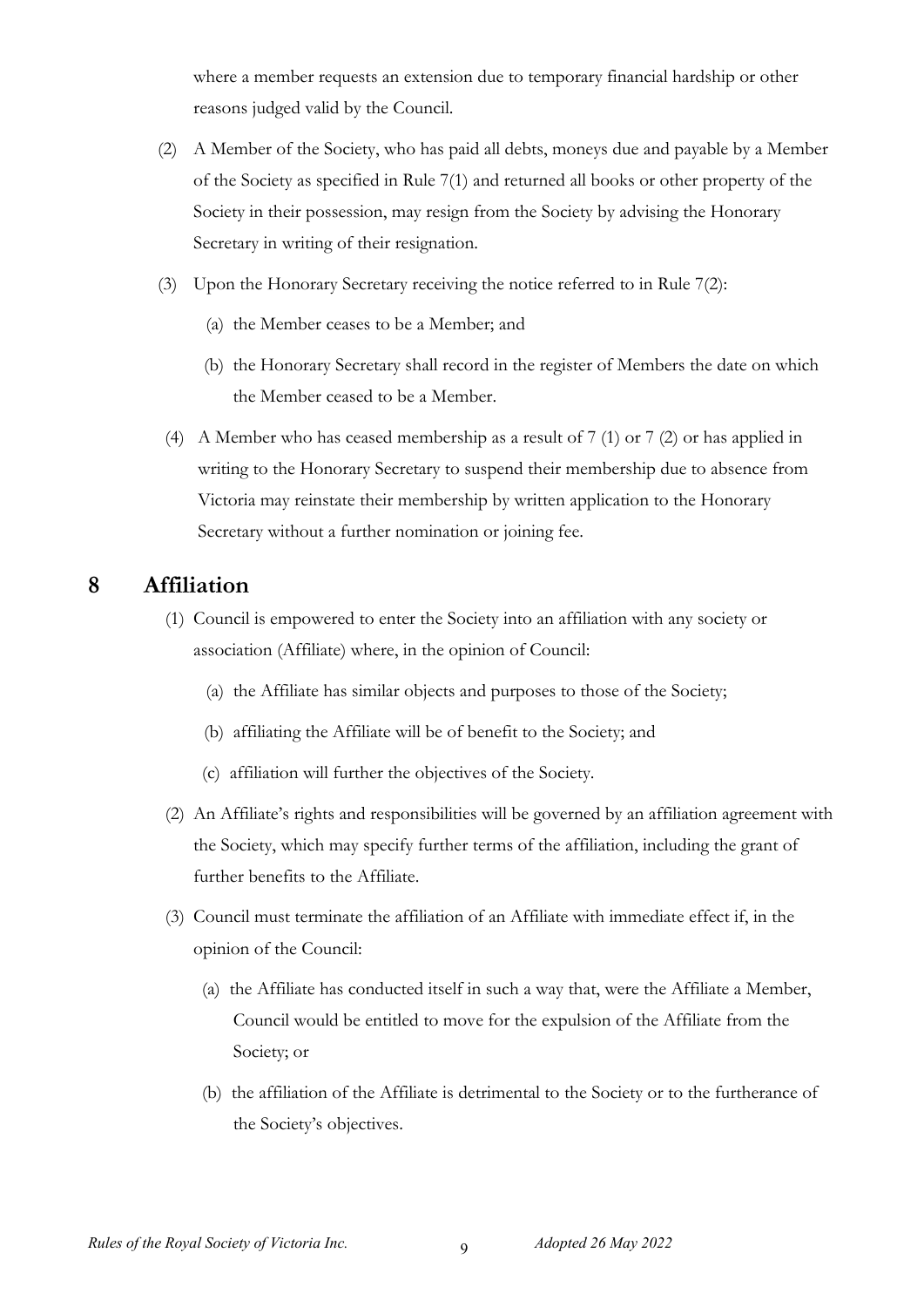(4) Council's intention to affiliate the Royal Society of Victoria Inc. with any other society or association shall be notified to members via the newsletter at least one month ahead of implementation.

### <span id="page-8-0"></span>**9 Disputes and mediation**

- (1) The grievance procedure set out in this Rule applies to disputes under or concerning the interpretation or application of these Rules or the By-Laws of the Society or in respect of the business of the Society, between:
	- (a) a Member and another Member; or
	- (b) a Member and the Society, which shall include a dispute between:
		- (i) a Member and the Executive Committee; and
		- (ii) a Member and the Council.
- (2) The first step in dealing with a dispute is when it is declared by the Honorary Secretary following a vote of the Council, which may result from a recommendation from the Executive or from a written application from a Member to Council.
- (3) The parties to the dispute shall meet and discuss the matter in dispute and, if possible, resolve the dispute within 14 days after the dispute comes to the attention of all of the parties.
- (4) If the parties are unable to resolve the dispute at the meeting, or if a party fails to attend that meeting, then the parties shall, within 10 days, hold a meeting in the presence of a mediator.
- (5) The mediator shall be:
	- (a) a person chosen by agreement between the parties; or
	- (b) in the absence of agreement:
		- (i) in the case of a dispute between a Member and another Member, a person appointed by the Council of the Society; or
		- (ii) in the case of a dispute between a Member and the Society, a person who is a mediator nominated by the Dispute Settlement Centre of Victoria (Department of Justice).
- (6) A Member of the Society can be a mediator.
- (7) The mediator cannot be a Member who is a party to the dispute.
- (8) The parties to the dispute shall, in good faith, attempt to settle the dispute by mediation.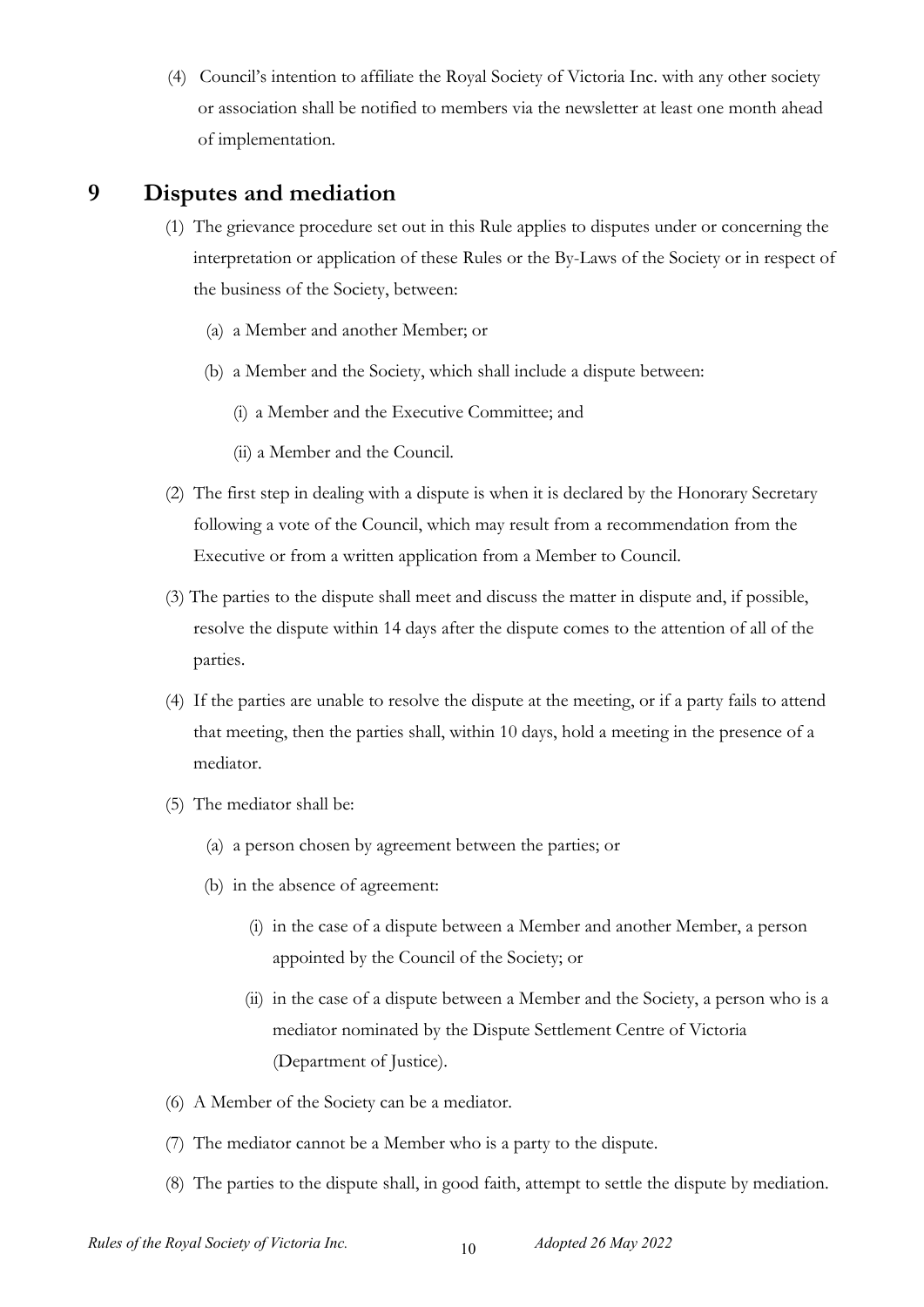- (9) The mediator, in conducting the mediation, shall:
	- (a) give the parties to the mediation process every opportunity to be heard; and
	- (b) allow due consideration by all parties of any written statement submitted by any party; and
	- (c) ensure that natural justice is accorded to the parties to the dispute throughout the mediation process.
- (10) The mediator shall not determine the dispute.
- (11) If the mediation process does not result in the dispute being resolved, the parties may seek to resolve the dispute in accordance with the Act or otherwise at law.

#### <span id="page-9-0"></span>**10 Discipline, suspension and expulsion of Members**

- (1) Subject to these Rules, if the Council resolves that a Member has refused or neglected to comply with these Rules or the By-Laws of the Society, or is deemed to have engaged in conduct unbecoming to a Member or prejudicial to the interests of the Society, the Council may by resolution of censure at the Council Meeting:
	- (a) suspend that Member from membership of the Society for a specified period; or
	- (b) expel that Member from the Society; or
	- (c) fine that Member an amount not exceeding \$500.
- (2) A Censure Resolution of the Council under sub-Rule 10(1) does not take effect unless:
	- (a) at a meeting held in accordance with Rule 10(3), the Council confirms the Censure Resolution; and
	- (b) in the case of the Member exercising a right of appeal to a General Meeting of the Society under this Rule, the Society confirms the Censure Resolution in accordance with this Rule.
- (3) A meeting of the Council to confirm or revoke a Censure Resolution shall be held not earlier than 14 days, and not later than 28 days, after notice has been given to the Member in accordance with Rule 10(4).
- (4) For the purposes of giving notice in accordance with Rule 10(3), the Honorary Secretary shall, as soon as practicable, cause to be given to the member a written notice:
	- (a) setting out the terms of the Censure Resolution and the grounds on which it is based; and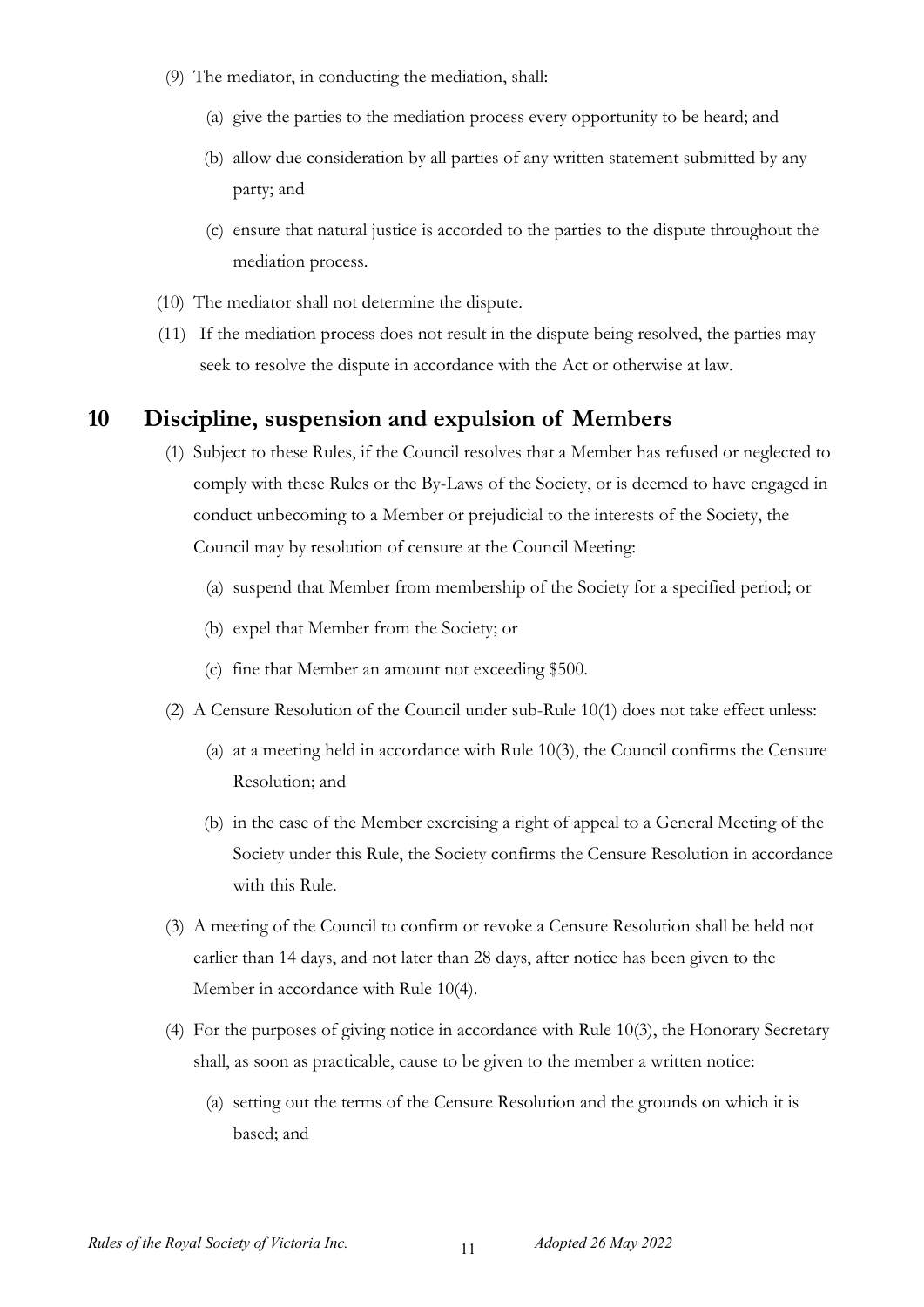- (b) stating that the Member, or their Legal Representative, may address the Council in defence of the Member concerning the reasons for the censure, for a period of not more than 15 minutes, at a meeting to be held not earlier than 14 days and not later than 28 days after the notice has been given to that Member; and
- (c) stating the date, place and time of the commencement of the Council meeting; and
- (d) informing the member that they may do one or both of the following:
	- (i) attend the Council meeting as detailed in 10(4)(b), at which the Member or their legal representative may speak, having advised the Hon. Secretary in writing of their intention to do so no later than 4.00 pm on the day before the Council meeting;
	- (ii) give to the Council no later than 4.00 p.m. on the day before that meeting a written statement seeking the revocation of the Censure Resolution;
- (e) informing the Member that, if at that meeting, the Council confirms the Censure Resolution, they may, not later than four Business Days after that meeting, give the Honorary Secretary a written notice to the effect that they wish to appeal to the Society in a General Meeting against the Censure Resolution ("Appeal").
- (5) At a meeting of the Council to confirm or revoke a Censure Resolution, the Council shall:
	- (a) give the Member or their Legal Representative an opportunity to be heard for a maximum of 15 minutes; and
	- (b) give due consideration to any written statement submitted by the Member; and
	- (c) determine by resolution whether to confirm or to revoke the resolution.
- (6) If, at the meeting of the Council, the Council confirms the Censure Resolution, the Member may, not later than four Business Days after that meeting, give the Honorary Secretary a notice to the effect that they wish to appeal to the Society in General Meeting against the Censure Resolution and provide a maximum four A4 page rebuttal of the grounds for the censure to be circulated to the membership with the Notice of the Meeting and Agenda.
- (7) If the Honorary Secretary receives a notice from the Member under Rule 10(6), they shall notify the Council and the Council shall convene a Special General Meeting of the Society to be held within twenty-eight days after the date on which the Honorary Secretary received the notice.
- (8) At a Special General Meeting of the Society convened under Rule 10(7):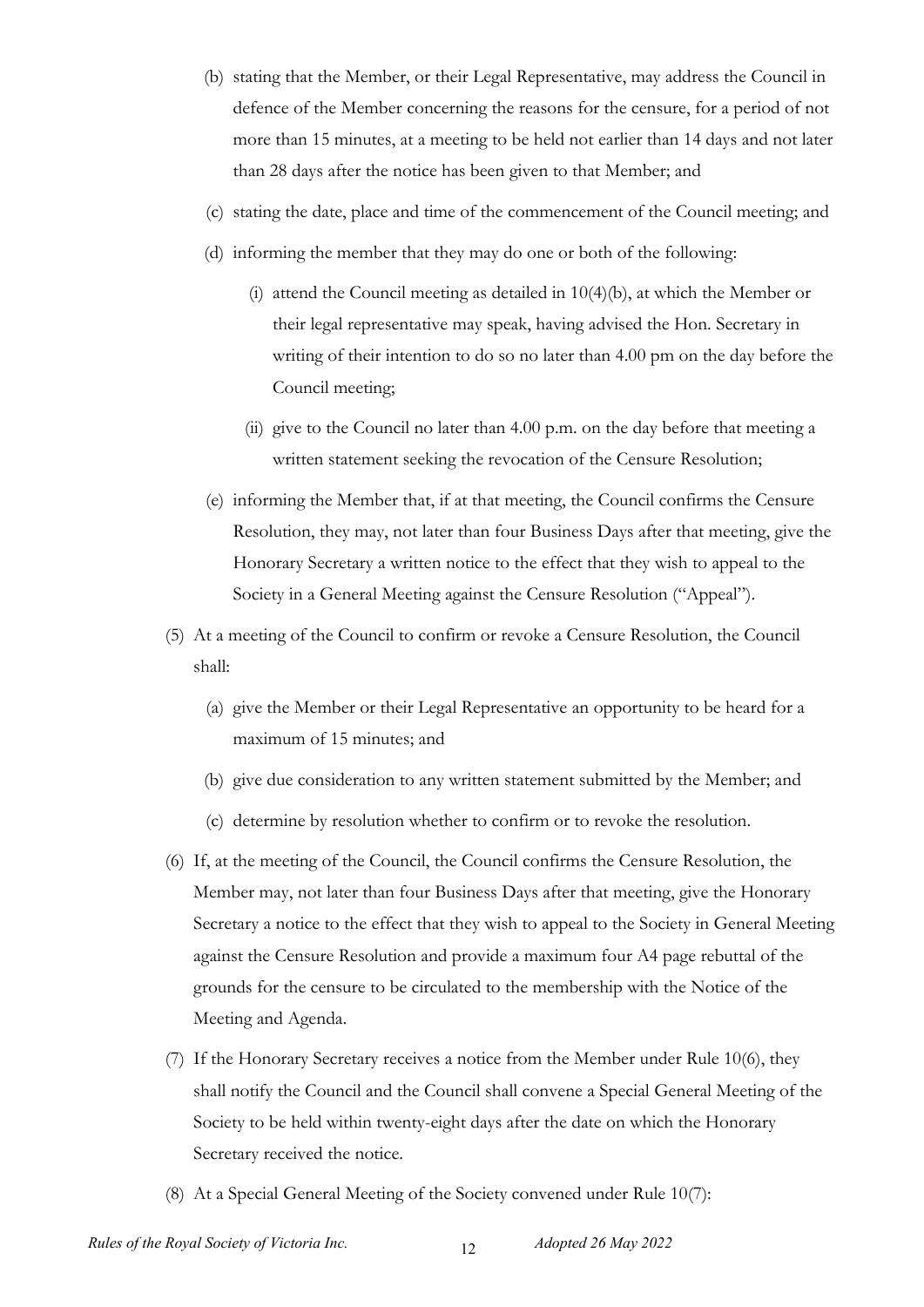- (a) no business other than the question of the Appeal may be conducted; and
- (b) the Council may place before the meeting details of the grounds for the resolution and the reasons for the passing of the Censure Resolution outlined in the notice circulated to Members; and
- (c) the Member or their Legal Representative shall be given an opportunity to be heard for a maximum of 15 minutes; and
- (d) the Members present shall vote by secret ballot on the question whether the Censure Resolution should be confirmed or revoked.
- (9) A Censure Resolution is confirmed if, at the General Meeting, not less than sixty per cent of the Members present, in person or by proxy, vote in favour of the resolution. In any other case, the Censure Resolution is revoked.

### <span id="page-11-0"></span>**11 Ordinary Meetings**

- (1) The Ordinary Meetings of the Society shall be held at least four times per year during the period from March to December (both inclusive), on days fixed but subject to alteration by the Council with due notice.
- (2) The order of business at an Ordinary Meeting will be transacted as specified in the Meeting By-Laws.
- (3) No resolution concerning the conduct of the Society's business may be put to, or voted on by, Members at an Ordinary Meeting.

### <span id="page-11-1"></span>**12 Annual General Meetings**

- (1) The Council may determine the date, time and place of the Annual General Meeting of the Society, which is to be held before 31 May in each year.
- (2) The notice convening the Annual General Meeting shall specify that the meeting is an Annual General Meeting.
- (3) Only Members of the Society, employees, the Auditor and the Society's Honorary Solicitor may be present at the Annual General Meeting, unless the Chair determines otherwise.
- (4) The ordinary business of the Annual General Meeting shall be:
	- (a) to receive and confirm the minutes of the previous Annual General Meeting and of any Special General Meeting held since that meeting;
	- (b) to receive from the Council reports upon the business of the Society during the last preceding financial year;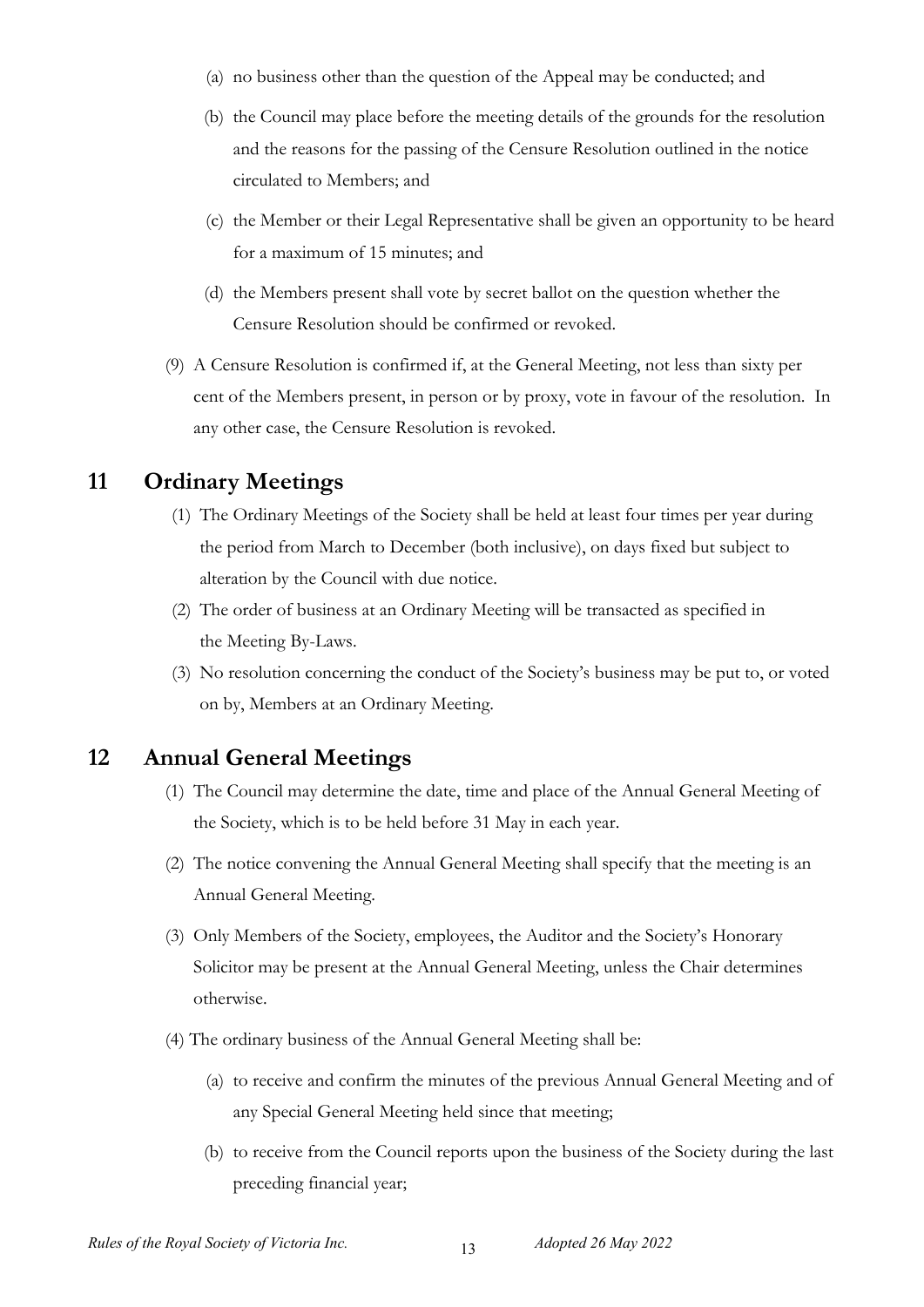- (c) to receive reports from the Officers of the Society and the Ordinary Members of the Council elected in accordance with the By-Laws;
- (d) to receive and consider the statement submitted by the Society in accordance with section 30(3) of the Act; and
- (e) to appoint one or more Auditors.
- (5) The Annual General Meeting may conduct any special business of which notice has been given in accordance with these Rules.

### <span id="page-12-0"></span>**13 Special General Meetings**

- (1) In addition to the Annual General Meeting, other General Meetings may be held in the same year.
- (2) All General Meetings other than the Annual General Meeting are Special General Meetings.
- (3) The Council may, whenever it sees fit, convene a Special General Meeting of the Society.
- (4) Only members of the Society, employees, the Auditor and the Society's Honorary Solicitor may be present at a Special General Meeting, unless the Chair determines otherwise.
- (5) If, but for this Rule, more than fifteen months would elapse between Annual General Meetings, the Council shall convene a Special General Meeting before the expiration of that period.
- (6) The Council shall, on the request in writing of members representing not less than five per cent of the total number of Members, convene a Special General Meeting of the Society for a designated purpose.
- (7) The request for a Special General Meeting from Members under 13(6) shall:
	- (a) state the objects of the meeting and motions to be considered; and
	- (b) be signed individually by the Members requesting the meeting; and
	- (c) be addressed to the Honorary Secretary at the Society.
- (8) If the Council does not cause a Special General Meeting to be held within one month after the date on which the request is sent to the address of the Honorary Secretary, the Members making the request, or any one of them, may convene a Special General Meeting to be held not later than three months after that date.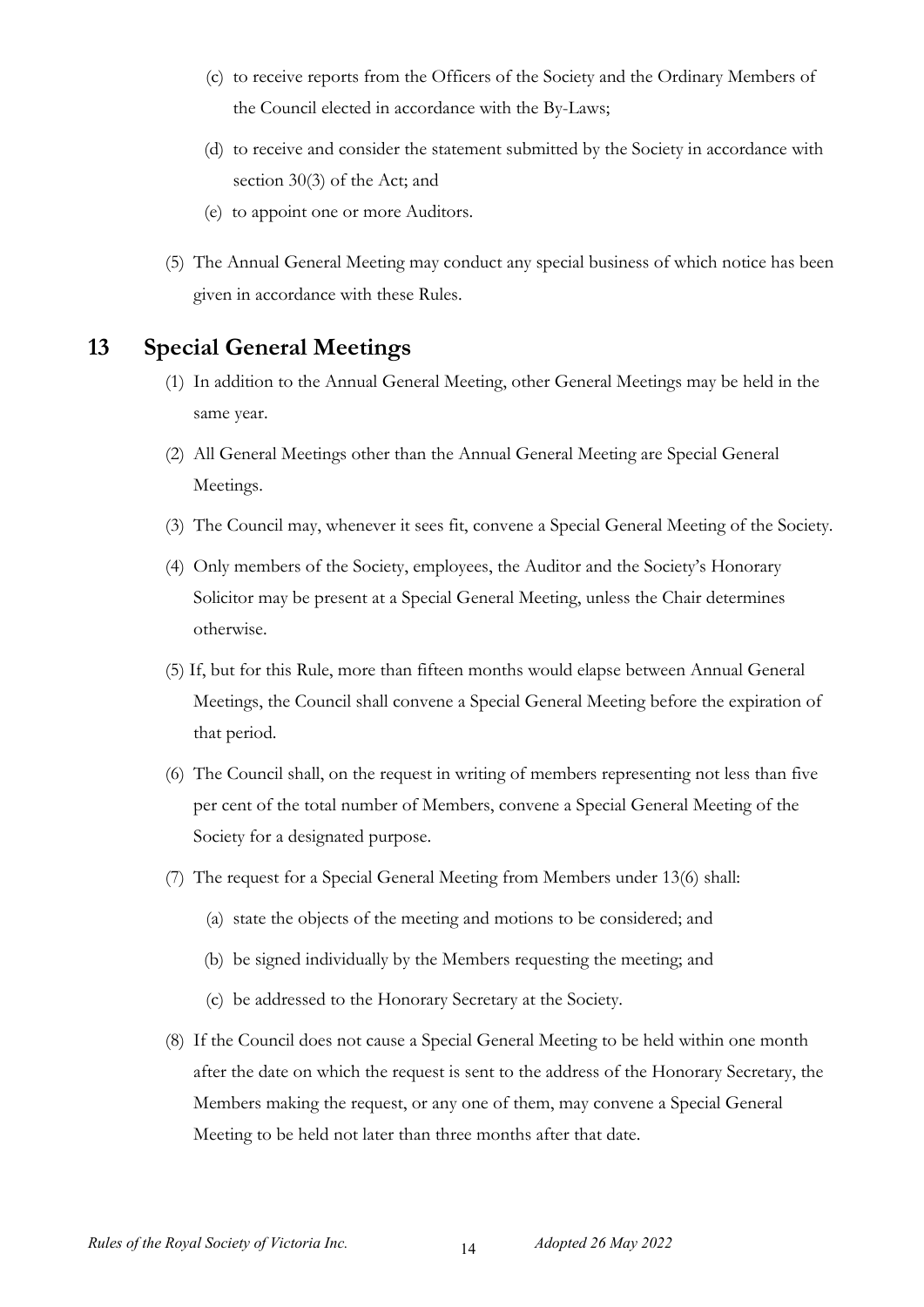(9) If a Special General Meeting is convened by Members in accordance with Rule 13(7), it shall be convened in the same manner so far as possible as a meeting convened by the Council and all reasonable expenses (e.g. stationary, postage and electronic communication) incurred in convening the Special General Meeting shall be refunded by the Society to the persons incurring the expenses.

### <span id="page-13-0"></span>**14 Special business**

(1) All business that is conducted at a Special General Meeting and all business that is conducted at the Annual General Meeting, except for business conducted under the Rules as ordinary business of the Annual General Meeting, is deemed to be special business.

### <span id="page-13-1"></span>**15 Notice of General Meetings**

- (1) The Honorary Secretary, at least fourteen days, or if a special resolution has been proposed at least twenty-one days, before the date fixed for holding a General Meeting of the Society, shall cause to be sent to each Member of the Society, a notice stating the place, date and time of the meeting, whether the meeting is an Annual General Meeting or a Special General Meeting, and the nature of the business to be conducted at the meeting and the appropriate 'Proxy Form'.
- (2) Notice may be sent:
	- (a) by prepaid post to the address appearing in the register of Members; or
	- (b) by written electronic transmission.
- (3) No business other than that set out in the notice convening the meeting may be conducted at the meeting.
- (4) A Member intending to bring any business before a meeting must notify the Honorary Secretary of that business, in writing or by electronic transmission, at least twenty-eight days prior to the Meeting. The Honorary Secretary may include that business if appropriate in the notice calling the next General Meeting.

### <span id="page-13-2"></span>**16 Quorum at General Meetings**

(1) No item of business may be conducted at a General Meeting unless a quorum of Members entitled under these Rules to vote is present at the time when the meeting is considering that item.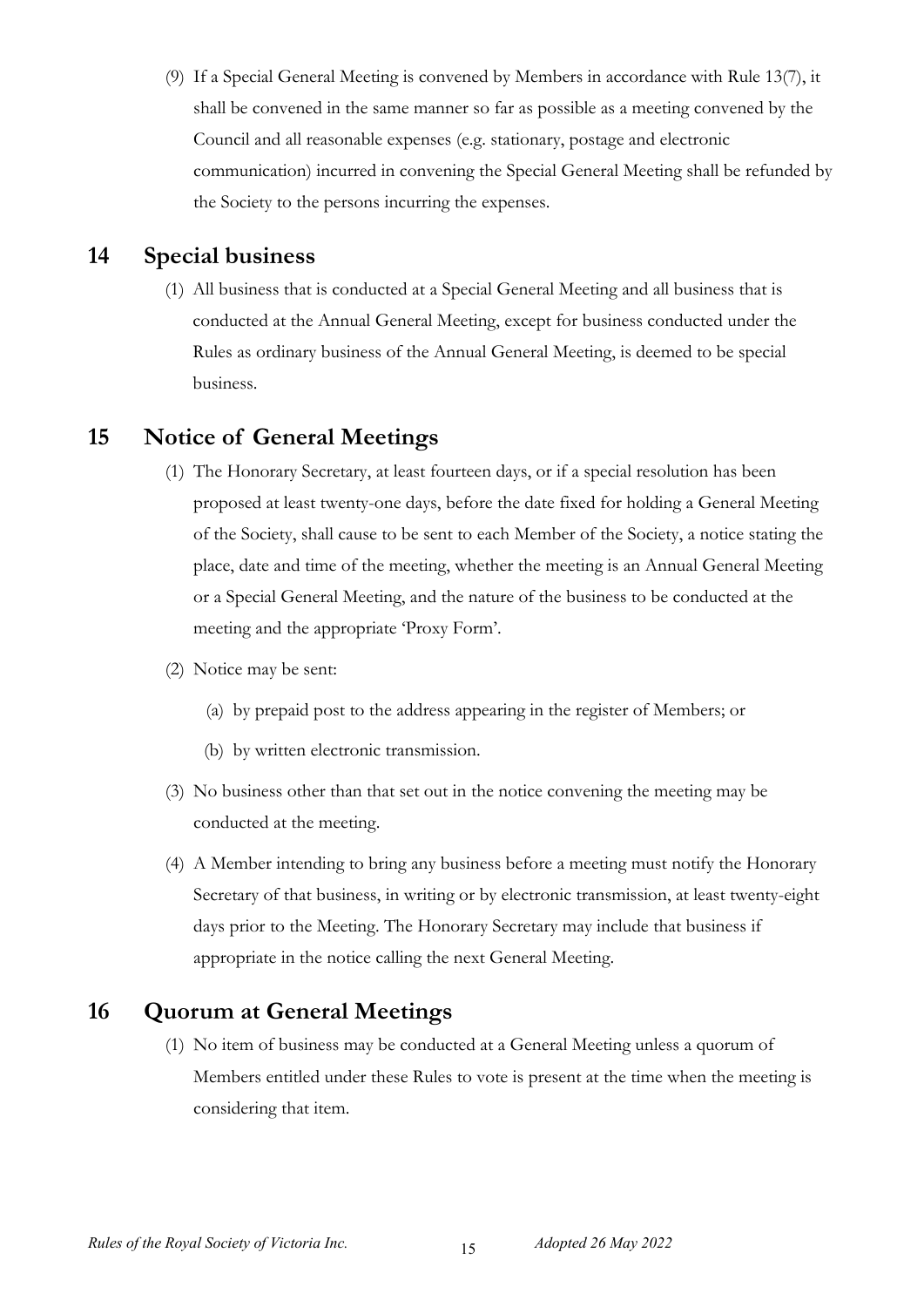- (2) Fifty Members personally present or by proxy (being Members entitled under these Rules to vote at a General Meeting) constitute a quorum for the conduct of the business of a General Meeting.
- (3) If, within half an hour after the appointed time for the commencement of a General Meeting, a quorum is not present:
	- (i) in the case of a meeting convened upon the request of Members, the meeting shall be dissolved; and
	- (ii) in any other case, the meeting shall stand adjourned to the same day in the next week (or the day following in the next week if the same day is a Public Holiday) at the same time and (unless another place is specified by the Chair at the time of the adjournment or by written notice to members given before the day to which the meeting is adjourned) at the same place.
- (4) If at the adjourned meeting a quorum (including proxies from the original meeting) is not present within half an hour after the time appointed for the commencement of the meeting, the meeting shall be abandoned.

### <span id="page-14-0"></span>**17 Presiding at General Meetings**

- (1) The President, or in the President's absence, the Vice-President, shall preside as Chair at each General Meeting of the Society.
- (2) If the President and the Vice-President are absent from a General Meeting, or are unable to preside, the meeting shall elect a Chair by show of hands from the Members of the Executive Committee present.

### <span id="page-14-1"></span>**18 Adjournment of General Meetings**

- (1) The person presiding may, with the consent of a majority of Members present at a General Meeting, adjourn the meeting from time to time and place to place.
- (2) No business may be conducted at an adjourned meeting other than the unfinished business from the meeting that was adjourned.
- (3) If a meeting is adjourned for fourteen days or more, notice of the adjourned meeting shall be given in accordance with Rule 15.
- (4) Except as provided in Rule 18(3), it is not necessary to give notice of an adjournment or of the business to be conducted at an adjourned meeting.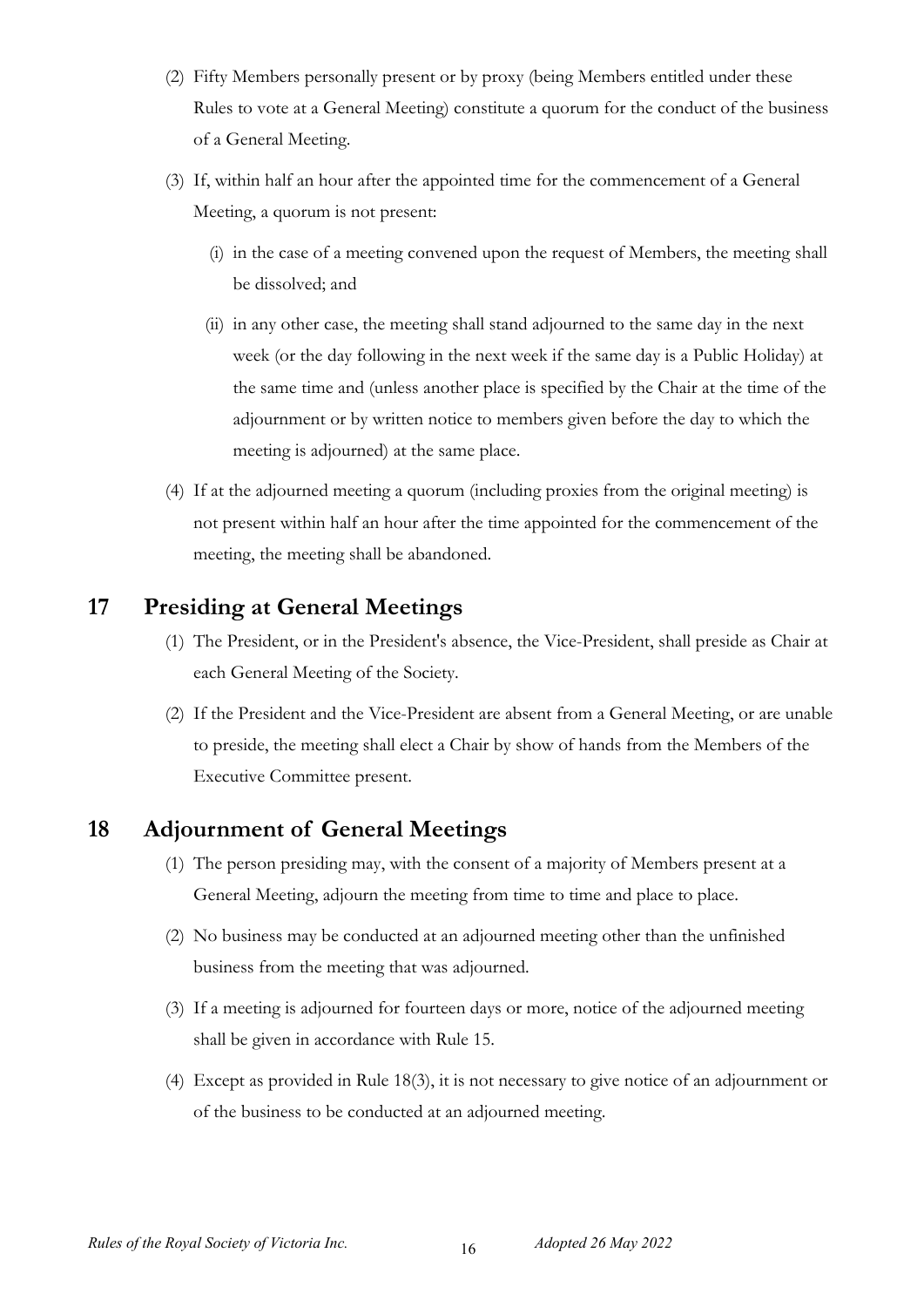### <span id="page-15-0"></span>**19 Voting at General Meetings**

- (1) Upon any question arising at a General Meeting of the Society, a Member has one vote only.
- (2) All votes shall be given personally or by proxy.
- (3) In the case of an equality of voting on a question, the Chair of the meeting is entitled to exercise a second or casting vote.
- (4) A Member is not entitled to vote at a General Meeting unless all moneys due and payable by the member to the Society and all debts owed to the Society have been paid, other than the amount of the annual subscription payable in respect of the current financial year as determined in Rule 7(1).

### <span id="page-15-1"></span>**20 Poll at General Meetings**

- (1) If at a General Meeting a poll on any question is demanded by not less than ten Members, it shall be taken at that meeting in such manner as the Chair may direct and the resolution of the poll shall be deemed to be a resolution of the meeting on that question.
- (2) A poll that is demanded on the election of a Chair or on a question of an adjournment shall be taken immediately, and a poll that is demanded on any other question shall be taken at such time before the close of the meeting as the Chair may direct.

### <span id="page-15-2"></span>**21 Manner of determining whether a resolution is carried at a General Meeting**

A question arising at a General Meeting of the Society may be determined on a show of hands, unless a majority of Members present request a secret ballot, in which case a 'Returning Officer' shall be elected from those present and shall conduct a secret ballot in an appropriate manner:

- (a) then the Chair will declare that that a resolution has been:
	- (i) carried; or
	- (ii) carried unanimously; or
	- (iii) carried by a particular majority; or
	- (iv) lost; and
- (b) an entry to that effect made in the minute book of the Society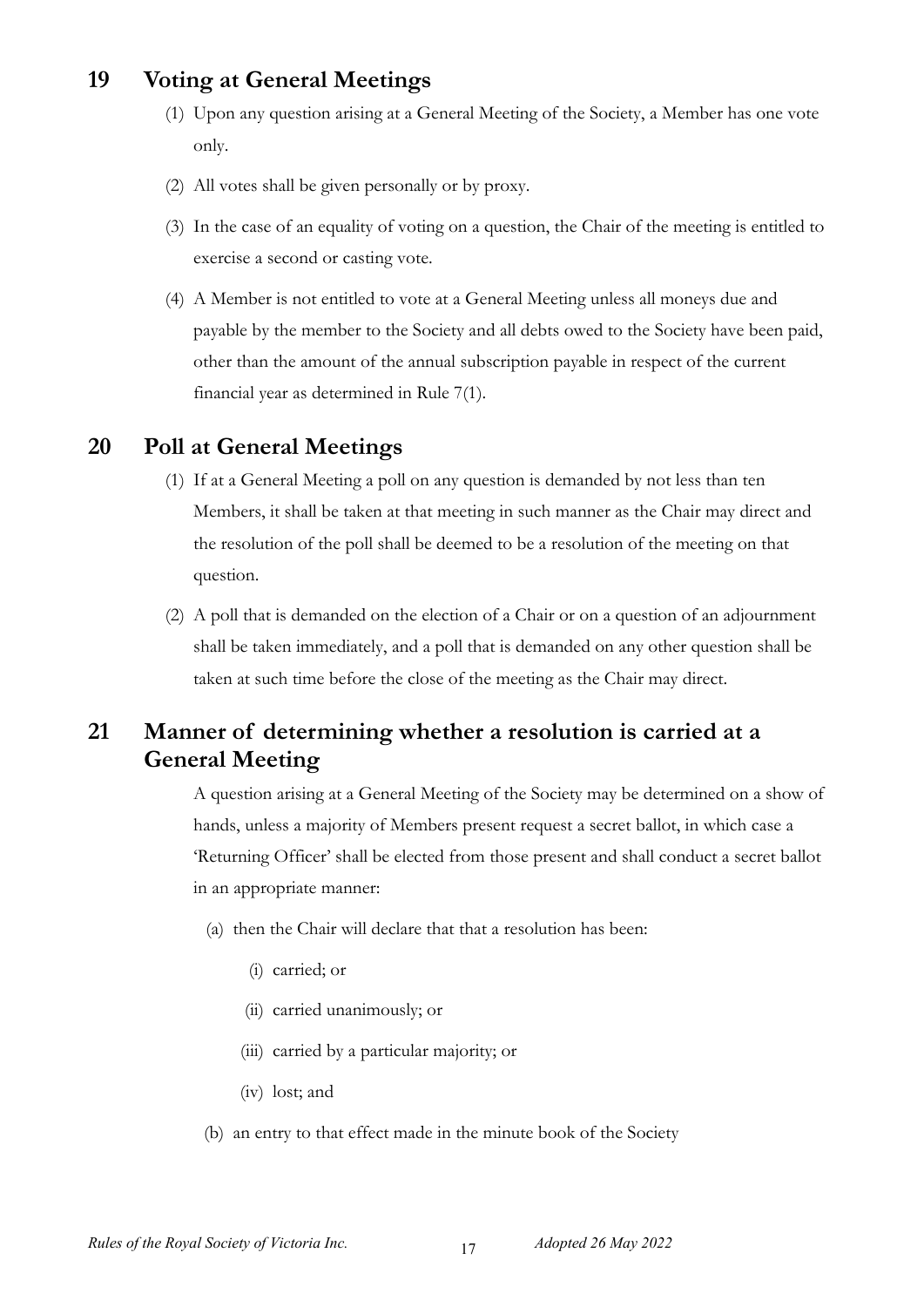is evidence of the fact, without proof of the number or proportion of the votes recorded in favour of, or against, that resolution. Meetings may utilise polling software to determine a resolution.

### <span id="page-16-0"></span>**22 Proxies at General Meetings**

- (1) Each Member is entitled to appoint another Member as a proxy by notice given to the Honorary Secretary no later than twenty-four hours before the time of the General Meeting in respect of which the proxy is appointed.
- (2) The notice appointing the proxy shall be in the form set out in the Appendix 1.
- (3) Proxies may be directed, specifying the vote as for or against the motion(s) circulated or if the member appointing the proxy wishes, undirected, so that vote may be used at the discretion of the person holding the proxy.

### <span id="page-16-1"></span>**23 The Council of the Society**

- (1) The affairs of the Society shall be managed by the Council.
- (2) The Council:
	- (a) shall control and manage the business and affairs of the Society; and
	- (b) may, subject to these Rules, the By-Laws, the Act and the Regulations, exercise all such powers and functions as may be exercised by the Society other than those powers and functions that are required by these Rules to be exercised by the members of the Society at General Meetings; and
	- (c) subject to these Rules, the By-Laws, the Act and the Regulations, has power to perform all such acts and things as appear to the Council to be essential for the proper management of the business and affairs of the Society; and
	- (d) may establish Committees and Sub-Committees reporting to the Council for specific duties as it considers necessary for carrying out the work of the Society; Non-members of Council may serve on Sub-Committees at the invitation of Council; and
	- (e) may make By-Laws regulating the duties and level of participation of the members of Council, and
	- (f) may make By-Laws governing the conduct of the affairs of the Society subject always to the Rules of the Society.
- (3) Subject to section 23 of the Act, the Council shall consist of: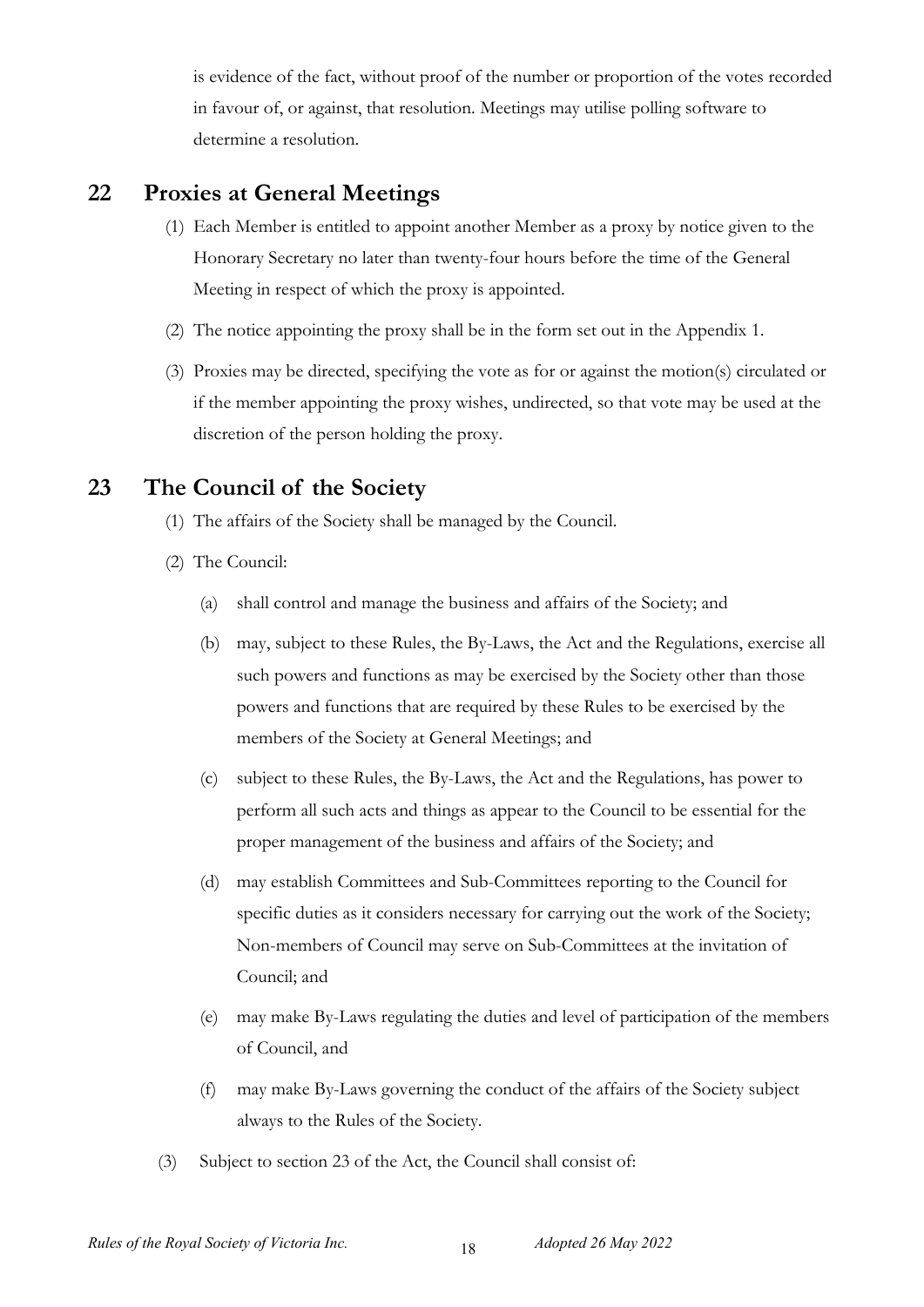- (a) the Officers of the Society (Rule 24), who shall be elected to take office in oddnumbered years; and
- (b) no more than ten ordinary members of Council, five of whom shall be elected to take office in odd-numbered and five in even-numbered years, from whose number Council shall appoint persons to such Special Positions as shall be determined by Council from time to time to be necessary for the proper conduct of the Society's business and prescribed in By-Laws; save that
	- (i) if for any reason a greater number than five ordinary members are elected to Council at any Annual General Meeting, the five ordinary members of Council who receive the greatest number of votes will be declared elected for two years and the remainder for only one year.
- (c) following their term as President, the Immediate Past-President of the Society may remain a Council Member in an ex-officio capacity if they so wish.
- (4) The affairs of the Council shall be carried on between Meetings by an Executive Committee consisting of the Officers of the Society. The quorum for the Executive Committee shall be three. Meetings may be held in person or through remote meeting technology.
- (5) The Chief Executive Officer shall be invited to attend and participate in Council Meetings as a non-voting member.

### <span id="page-17-0"></span>**24 Officers of the Society**

- (1) The Officers of the Society, who shall constitute the Executive Committee, shall be: (a) a President;
	- (b) a Vice-President;
	- (c) an Honorary Treasurer
	- (d) an Honorary Secretary.
- (2) Each Officer shall hold office for two years until the Annual General Meeting next following the last year of office but is eligible for re-election for one more two-year term.
- (3) In the event of a casual vacancy (see Rule 27) in any office referred to in Rule 23(1), the Council may appoint one of its members to the vacant office (and in the case of a vacancy in the office of Secretary, this appointment shall be made within 14 days) and the member appointed may continue in office up to and including the conclusion of the Annual General Meeting next following the date of the appointment.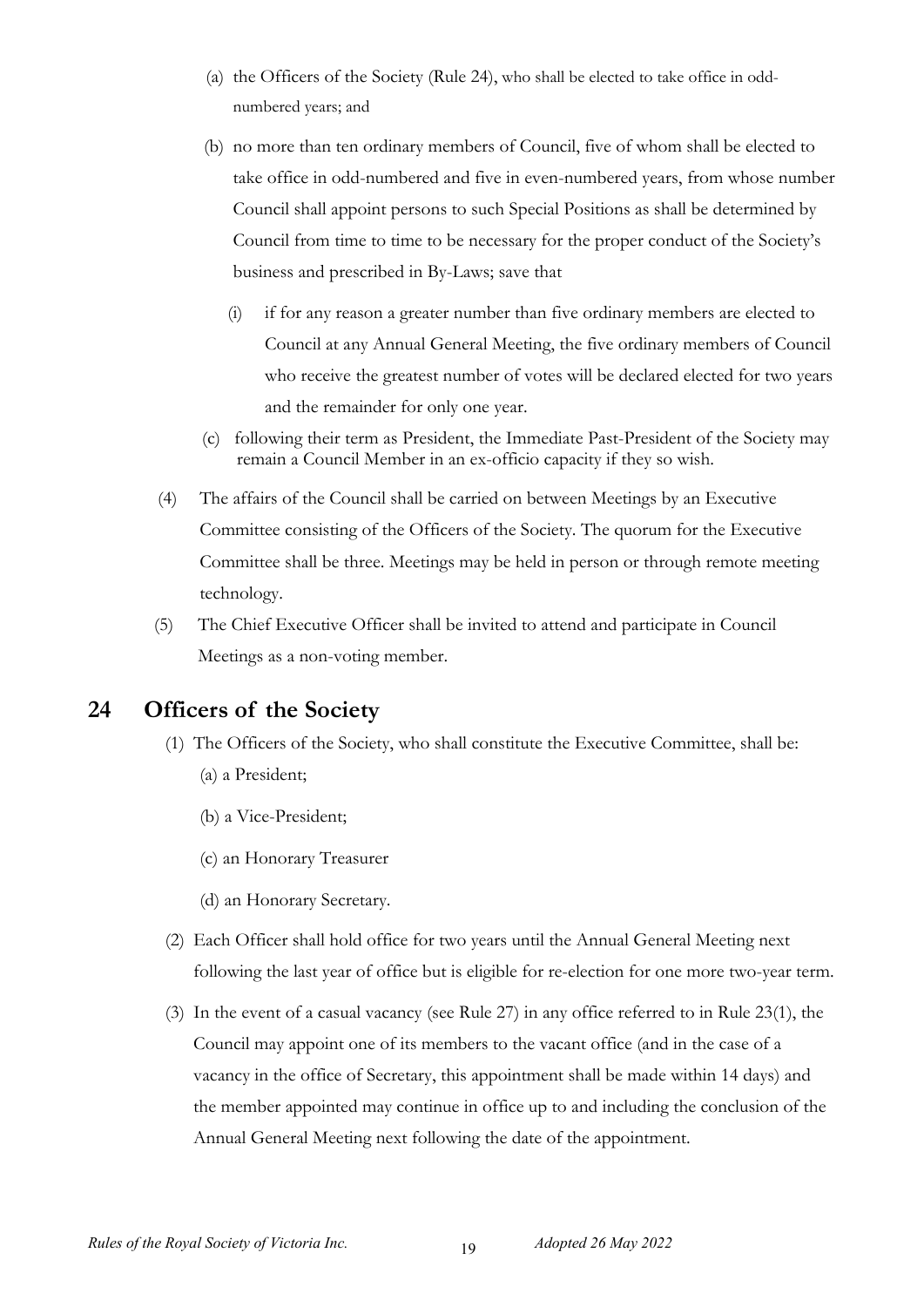- (4) The President acts as Chair of RSV meetings and public spokesperson for all Society matters. The President may formally delegate these functions to other RSV members and/or RSV staff as appropriate.
- (5) The Honorary Secretary shall be responsible for the performance of the duties of Secretary prescribed under the Act, including without limitation the duties of Honorary Secretary set out in these Rules and the lodgement of documents with and giving of notifications to the Registrar of Incorporated Associations, including notification of their appointment as Honorary Secretary, to be given within 14 days of appointment.
- (5) The Chief Executive Officer shall be invited to attend and participate in Executive Meetings as a non-voting member.

### <span id="page-18-0"></span>**25 Ordinary members of the Council**

- (1) Subject to these Rules, each ordinary member of the Council, including the Special Positions, shall hold office for two years until the Annual General Meeting next following the last year as a Councillor but is eligible for re-election for a further two-year term subject to Rule 25.
- (2) In the event of a casual vacancy (see Rule 28) occurring in the office of an ordinary member of the Council or Special Position, the Council may appoint a member of the Society to fill the vacancy and the member appointed shall hold office, subject to these Rules, until the conclusion of the two-year term aligned with the vacant position, subject to formal re-election under the terms of Rule 27.

### <span id="page-18-1"></span>**26 Length of service on the Council**

- (1) Save for the exceptions noted in sub-clause (2), no Council member, in any capacity, shall serve more than an eight-year period of continuous service on the Council. A member can, after a one-year lapse in service on the Council, be elected again to the Council.
- (2) A person holding or assuming office as Immediate Past President, who, prior to or after assuming office as Immediate Past President, will have completed eight years of service on Council, shall nevertheless be able to complete their term as Immediate Past President.

### <span id="page-18-2"></span>**27 Election of Officers and ordinary Council members**

The election of the Officers, the Special Positions and ordinary members of the Council shall be by postal ballot conducted as follows.

#### (1) **Returning Officer**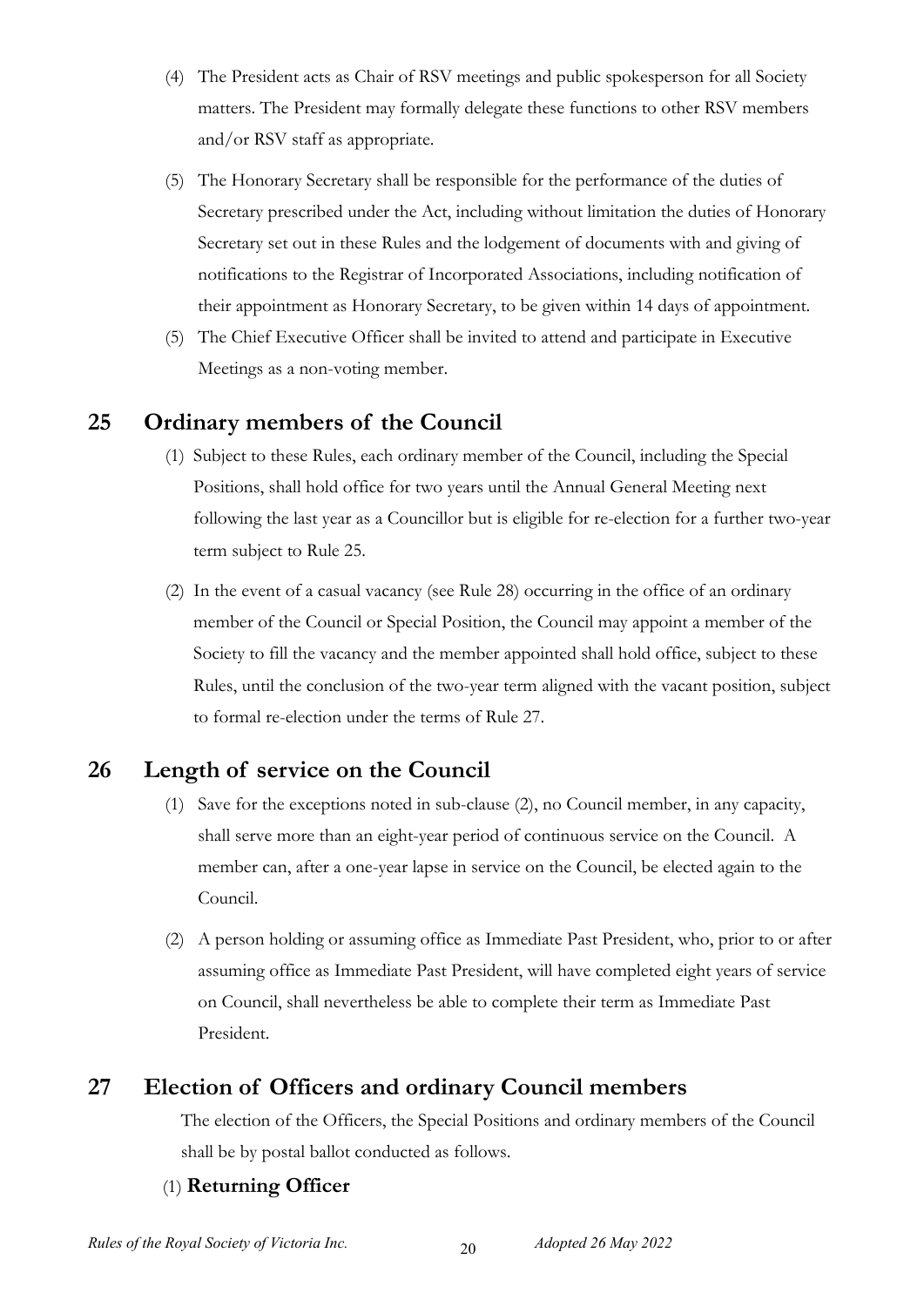- (a) The Council will annually, but not later than the October Council meeting of each year*,* appoint a person to be the Returning Officer for the annual election. The Returning Officer cannot stand for election to the Council at this election. The Returning Officer shall have total control of the nomination and election process, independent of Council.
- (b) After appointment of the Returning Officer the Council should appoint a Deputy Returning Officer to assist and act in their stead if necessary. The Deputy Returning Officer cannot stand for election to the Council at this election.
- (c) The Returning Officer's point of contact with the Council will be the Honorary Secretary or such other member of the Council appointed for that purpose.
- (d) The Chief Executive Officer will carry out the directions of the Returning Officer or their deputy with respect to the electoral process.

#### (2) **Notification**

Not later than the November Council meeting of each year, the Council will approve a 'Notification of Election' and 'Call for nominations' for distribution to each financial, voting member of the Society with the Newsletter distributed in November and for display on the Society's website:

- (a) Notification that nominations are called for those positions on the Council that will become vacant at the next Annual General Meeting (AGM);
- (b) Brief Duty Statements for all positions on Council;
- (c) Nomination Form (Appendix 2, Form 1) which clearly specifies that a Statement of not more than 200 words outlining the background and experience appropriate to a Councillor, is part of the nomination requirement.

#### (3) **Nomination**

- (a) Nominations using the Nomination Form (Appendix 2, Form 1) may only be made and seconded by members of the Society who are financial at the closing date of nominations.
- (b) A member may be nominated for only one position on the Council (i.e. Officer, Special Position or Councillor).
- (c) The nomination, with the consent of the candidate, must be accompanied by a Statement of not more than 200 words in length prepared by the candidate or the nominator. Any Statement exceeding 200 words will render the nomination invalid.
- (d) Each Statement must be submitted on plain paper. Company or business letterhead paper will not be accepted. An electronic copy as a Word, rich text or PDF document must also be lodged with the Returning Officer at  $rsv(\omega_{\text{ISV}})$ .org.au.
- (e) All Nomination Forms and Statements must reach the Returning Officer, care of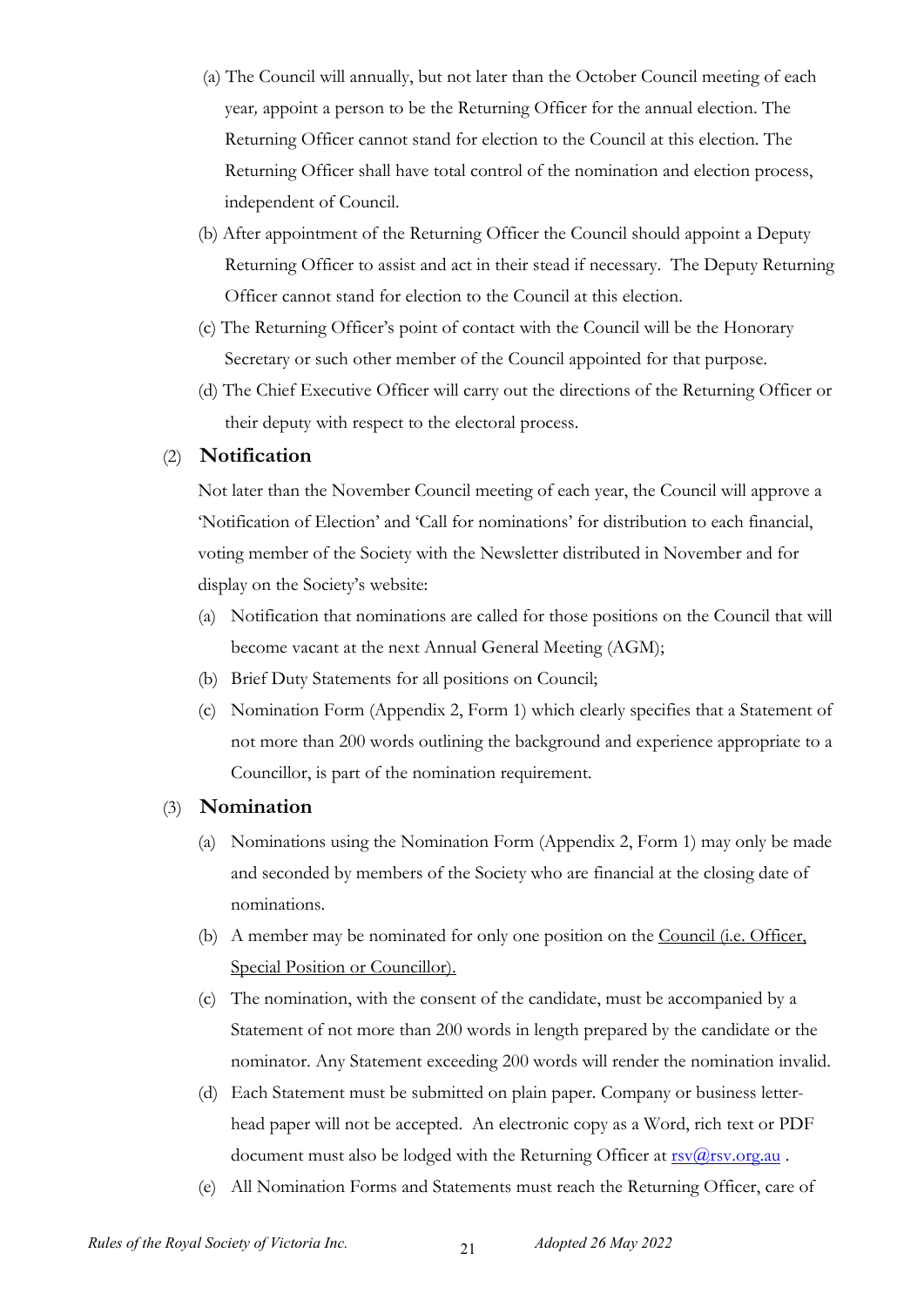The Royal Society of Victoria Inc, 8 La Trobe Street, Melbourne 3000 by 3.30 pm on the third Monday of December, this being the closing time and date for nominations.

- (f) The Returning Officer will notify the candidate as soon as possible if the Statement is deemed invalid by virtue of its length or content.
- (g) The Returning Officer shall inform nominators of invalid nominations as soon as possible.

#### (4) **Receipt of Nominations**

- (a) The Chief Executive Officer on behalf of the Returning Officer shall copy all nominations on receipt.
- (b) The Chief Executive Officer shall establish a Receipt Form (Appendix 2, Form 2) in which shall be entered the date of receipt of the nomination, the Council Position for which the nomination is intended, the name of the candidate, the names of the two members nominating the candidate and the date when the nomination form and statement have been forwarded to the Returning Officer.
- (c) The Chief Executive Officer shall check the financial status of the members named on the nomination form by referring to the membership list held in the Society's office. The Chief Executive Officer shall then send the nomination form to the Returning Officer with advice on the financial status of the members named on the nomination form. The Returning Officer shall then determine as to whether the nomination is valid.
- (d) The Returning Officer having determined that a nomination is valid shall make, or have made, two copies of the Nomination Form and the Statement; one for the Society's notice board and one to be held by the Chief Executive Officer for entry on the Society's website. The Returning Officer shall hold the original.
- (e) The Chief Executive Officer shall provide the Returning Officer with a list of financial members as of 3.30 pm on the third Monday of December.

#### (5) **Display of Nominations**

- (a) The Returning Officer shall be responsible for the establishment of a prominent notice board, clearly identified as for the nomination of Councillors, in the Society's premises on which all nomination forms and statements are displayed and a folder adjacent to the notice board containing nomination forms.
- (b) The Chief Executive Officer shall be responsible for placing nomination forms and statements on the Society's website.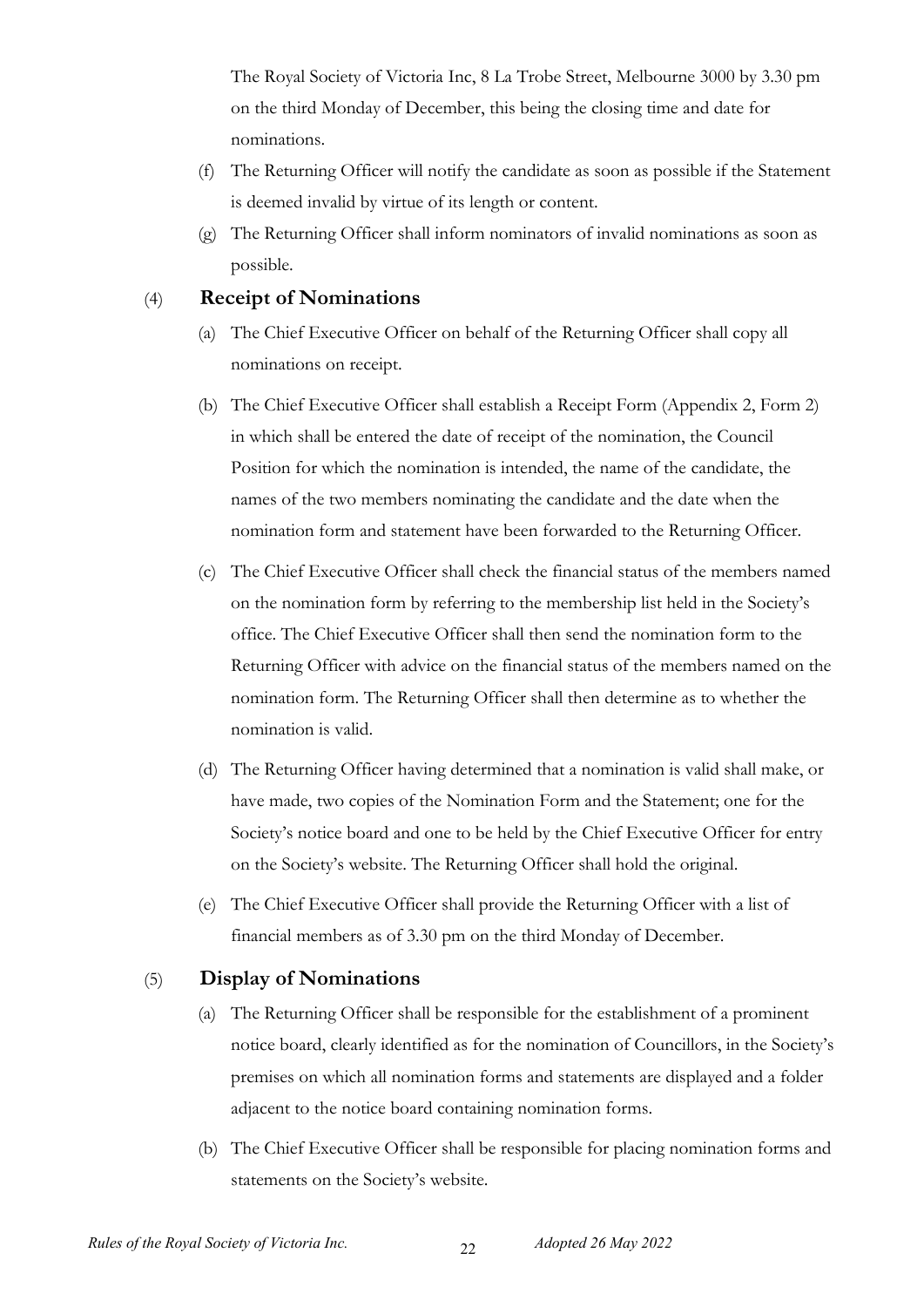(c) The Returning Officer shall ensure that the notice board, folder and website are up to date and the nomination forms and statements are readily accessible to members.

#### (6) **Election**

- (a) A candidate may withdraw from the election for any of the positions for which they have been nominated.
- (b) Nominations will be considered in the order of the positions as shown on the Nomination Form.
- (c) In the event that there are positions that are not contested, the Returning Officer will declare the results for those positions immediately; arrange to have them published on the Society's website and with the Newsletter distributed in January and state that an election for these positions is not required.
- (d) If more than one nomination is received for any Officer position of Council the Returning Officer must conduct an election for that position.
- (e) If there are more nominations than the number of vacant Ordinary positions of Council the Returning officer must conduct an election for all of the vacant positions.
- (f) A notice of the calling of an election must be circulated to members with the Newsletter distributed in January and placed on the Society's website and on the notice board displaying the nomination forms in the Society's premises.
- (g) The notice of the calling of an election is to be accompanied by a notice that the Nominee's 200-word Statement is the only valid election advice authorised by the Society.

#### (7) **Conduct of an Election**

- (a) The Returning Officer shall ensure that the following election material specified under Rule 27 (7)(b) shall be packaged for distribution, under the supervision of the Returning Officer, with the Newsletter distributed in January.
- (b) Each member shall receive with the Newsletter distributed in January:
	- (i) Instructions for the election clearly stating the election process with particular reference to the treatment of the Ballot Paper to ensure confidentiality.
	- (ii) A document containing, in the order as they are shown on the Ballot Paper, the Statements provided by the candidates.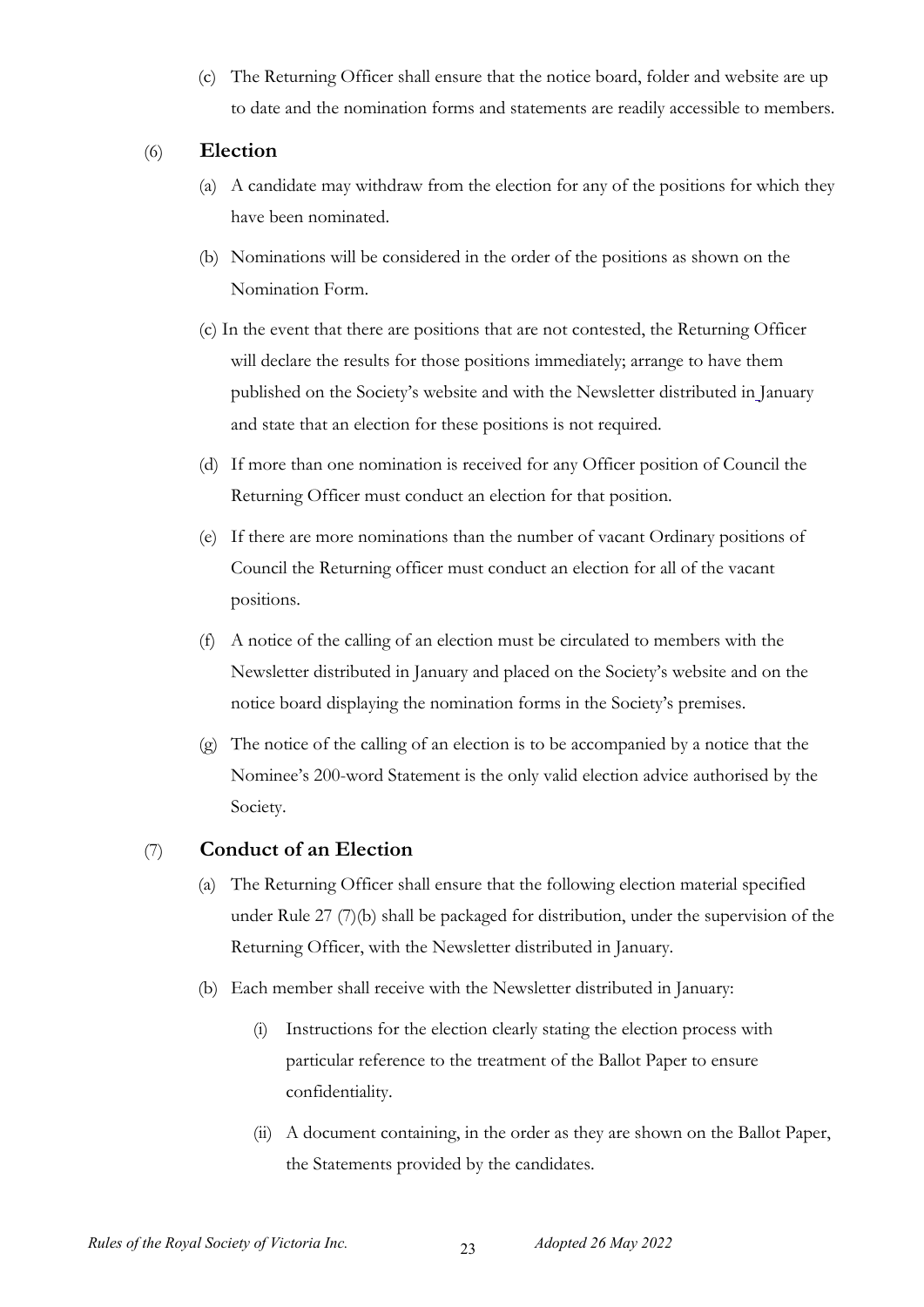- (iii) An individually numbered Ballot Paper (Appendix 2, Form 3).
- (iv) A Ballot Paper envelope distinctly marked for the enclosure of the Ballot Paper.
- (v) An envelope printed with the return address of the Society and a specific space on the front where the member shall print their name to enable the Returning Officer to identify that the member is financial and eligible to vote.
- (vi) An instruction that the name must be written in the place indicated on the outside of the larger envelope to be a valid vote. The vote is confidential, but the identity of each voter must be verified by the Returning Officer to ensure that the voter is a financial member at the poll closing time.
- (c) In respect of any position for which an election must be conducted, the Returning Officer, assisted by an appointed Council representative, shall:
	- (i) Select by lot, the order in which the names of the candidates are to appear under the position on the Ballot Paper.
	- (ii) Supervise the preparation of and verification of the correctness of the election information material to be distributed to all members of the Society with the Newsletter distributed in February.
	- (iii) Copy the Statement(s) in the order of the positions on the Ballot Paper, in a consolidated manner in preparation for printing in 11-point size font.
	- (iv) Send a copy of this consolidated election information to each candidate, who shall have 5 days to check their Statement and make any corrections or sign their section as being correct and return it to the Returning Officer.
	- (v) Return a corrected copy immediately to the candidate who shall again have 5 days to return it to the Returning Officer signed as being correct.
	- (vi) Endeavour to ensure that each candidate's Statement is correct. However, if a candidate does not respond in the allotted time or continues to dispute the presented information, the Returning Officer is authorised to proceed with printing of the election information. It is the candidate's obligation to co-operate with the Returning Officer to ensure the candidate's information is correct and presented reasonably within the parameters of the process and within the budget approved by Council.
- (d) A member shall, in respect of each position for which an election is required, place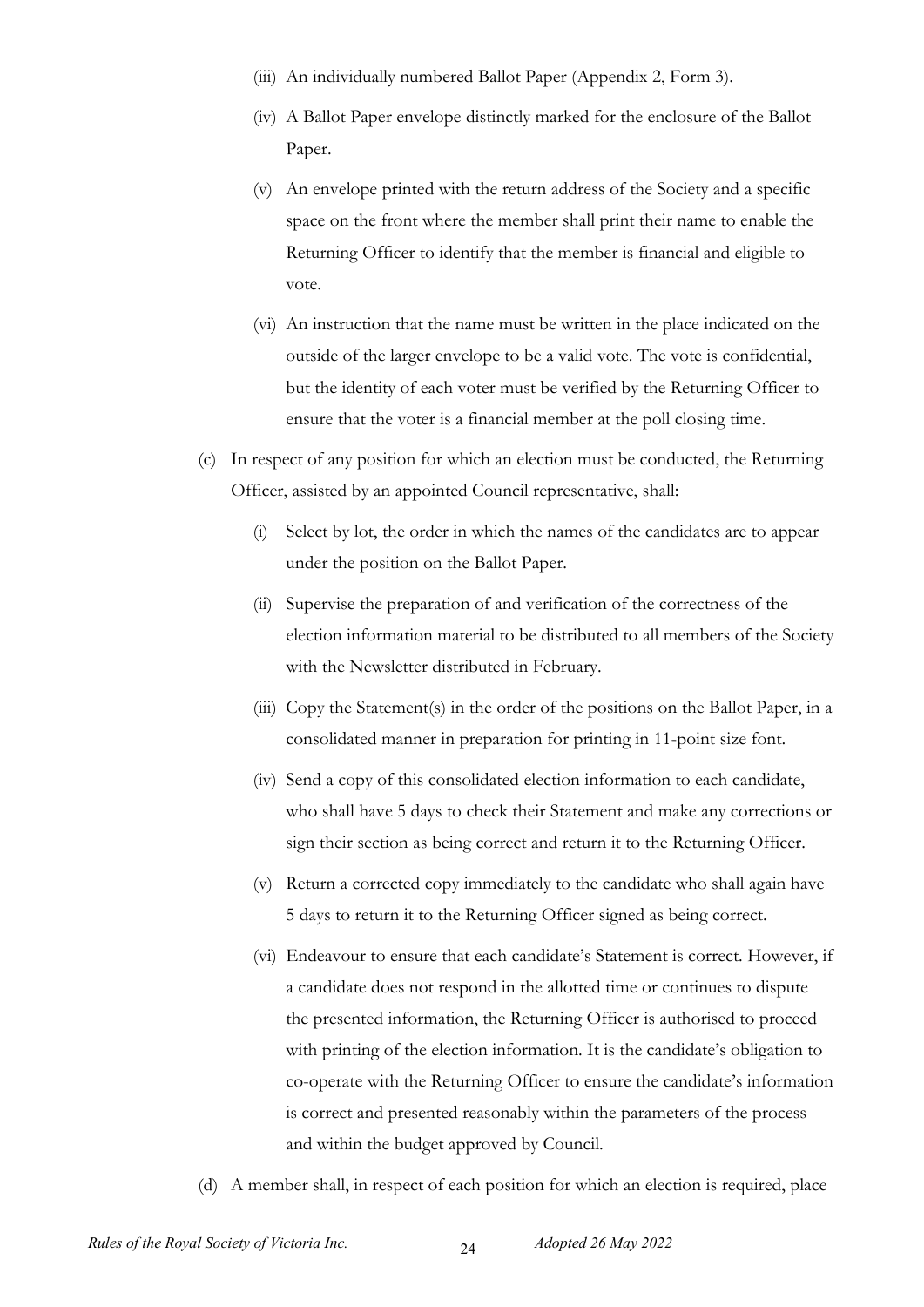a tick  $(\checkmark)$  against the name of the candidate for whom the member wishes to vote. If a tick appears more than once against names for the position of Officer or for more than the number of vacant positions for Ordinary Councillor, the vote for those positions shall be declared invalid.

- (e) The member shall put the completed Ballot Paper in the Ballot Paper envelope. There shall be a single Ballot Paper in the Ballot Paper envelope.
- (f) The Ballot Paper envelope shall be placed in the return addressed envelope to the Returning Officer, care of the Society's address and posted or delivered to that address to reach the Returning Officer by 3.30 pm on the first Monday of March, hereinafter called "poll closing date"*.* There shall be a single Ballot Paper envelope in the return addressed envelope.
- (g) The Chief Executive Officer shall prepare an Election Mail Book (Appendix 2, Form 4) for the recording of the receipt of election mail.
- (h) The Chief Executive Officer shall date each envelope as received and enter the name printed on the envelope in the Election Mail Book and note whether the Ballot Paper was delivered by hand or by post. Each envelope shall be placed in a sealed ballot box via a slot in the lid.
- (i) Ballot Papers received after 3.30 pm on the poll closing date, the first Monday in March, shall be date stamped, declared invalid and placed in a sealed Invalid Returns Box via a slot in the lid.
- (j) At the poll closing date, a copy of the Election Mail Book recording the envelopes received and lodged in the sealed ballot box shall be placed in an envelope and taped across the slot in the lid of the ballot box, effectively sealing it.
- (k) The sealed ballot box and its contents shall be delivered by the Chief Executive Officer to the Returning Officer or collected by the Returning Officer.
- (l) The Chief Executive Officer shall provide the Returning Officer with an up-to-date financial membership list as of the poll closing date.
- (m) The Returning Officer shall have contacted all candidates who are subject to election and asked them to nominate in writing their choice of another member to act as scrutineer. The scrutineers shall be present when the Returning Officer opens the Ballot Paper envelopes and counts the votes at a time nominated by the Returning Officer and sometime after the election closes on the polling closing date, but before the next AGM. In the event of any scrutineer not being able to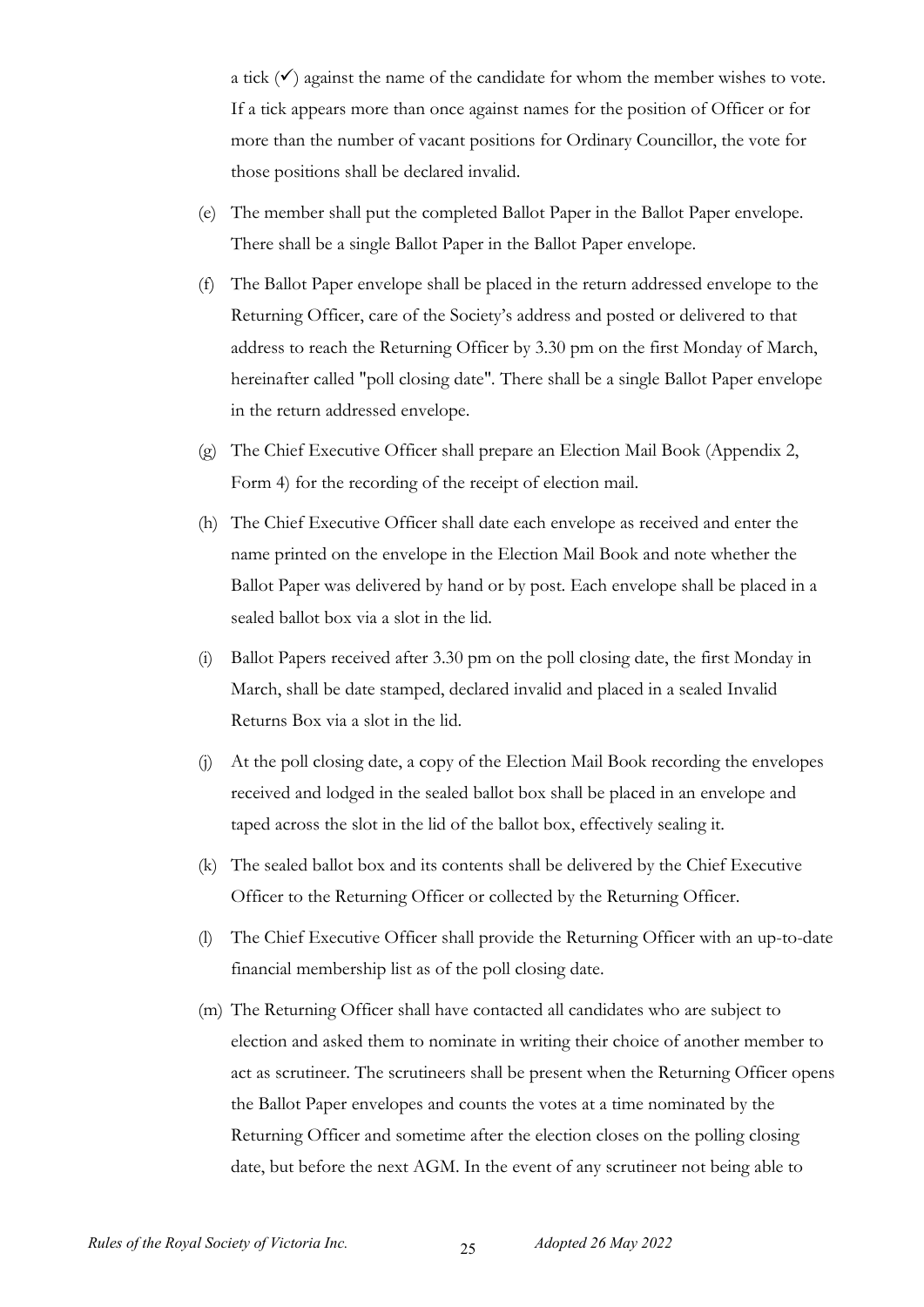attend, the Returning Officer shall request the Executive of the Council to appoint a substitute scrutineer.

- (n) Once the balloting period has closed, the Returning Officer in the presence of the scrutineers shall, at a time nominated by the Returning Officer:
	- (i) Open the ballot box.
	- (ii) Check the contents of the ballot box against the Election Mail Book.
	- (iii) Check each name against the membership list provided and if financial, rule a line through the member's entry on the list and initial the envelope.
	- (iv) If the member is not financial the envelope shall be marked "UNFINANCIAL," initialled by the Returning Officer and placed in the sealed Invalid Returns Box.
	- (vi) The Ballot Envelopes shall be removed from the Return Envelopes by the Returning Officer.
	- (vii) If there is more than one Ballot Envelope in the Return Envelope the entire contents shall be declared invalid and placed in the sealed Invalid Returns Box.
	- (viii) Ballot Envelopes shall then be opened, and the Ballot Papers removed from the envelopes and placed face down in piles.
	- (ix) The Ballot Papers shall then be examined and determined whether any Ballot Papers are invalid.
	- (x) All invalid Ballot Paper shall be place in the Invalid Returns Box.
	- (xi) The counting of the votes shall then take place*.*
- (o) The manner of counting votes for any position shall be to credit a candidate with one vote for each valid ballot paper on which a tick appears against the name of that candidate.
- (p) The candidate who has the highest number of votes for a position must be declared elected.
- (q) The Ballot Box and Invalid Returns Box and papers therein will be retained in a secure place until after the confirmation of the appointment of Councillors at the Annual General Meeting, after which their contents shall be destroyed by shredding by the Returning Officer, or on their authority by the Chief Executive Officer.
- (r) The Returning Officer shall report the results of the election to the Annual General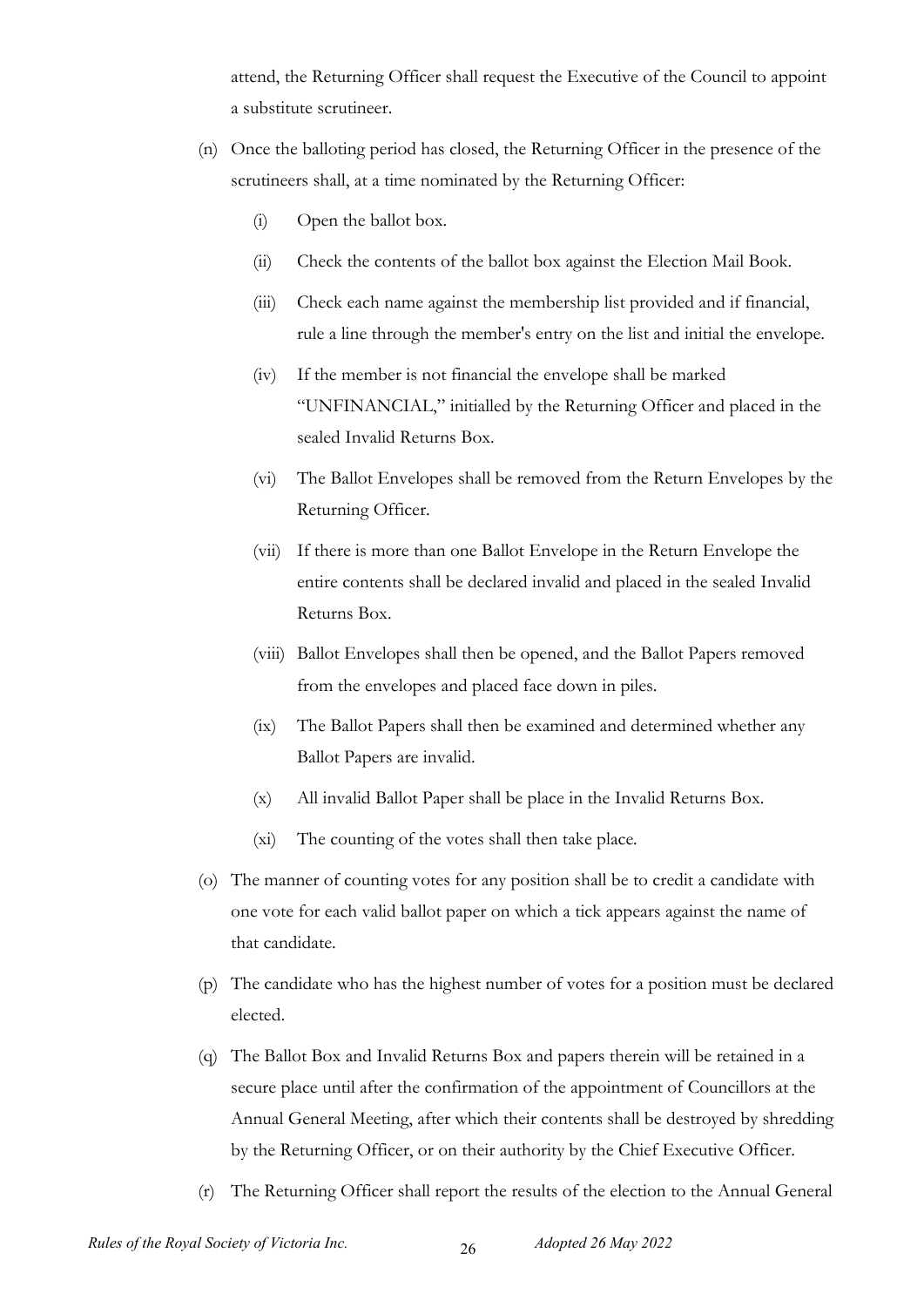Meeting.

### <span id="page-25-0"></span>**28 Vacancies**

The position of an Officer of the Society or of an ordinary member of the Council, becomes vacant if the officer or member:

- (a) ceases to be a Member of the Society; or
- (b) becomes an insolvent under administration within the meaning of the Corporations Act; or
- (c) resigns from office by notice in writing given to the Honorary Secretary; or
- (d) is absent from three consecutive meetings of the Council, without approval or a satisfactory explanation to the Council; or
- (e) is removed from their position under Rule 29.

### <span id="page-25-1"></span>**29 Removal of a Council member**

- (1) If, in the opinion of at least three members of Council, a member of Council is not complying with the By-Laws regulating the duties and level of participation of holders of Special Positions or of ordinary members of Council, they may give notice in writing to the Honorary Secretary of their intention to propose to Council a motion that that person be removed from office ("Removal Motion").
- (2) On receiving notice of a Removal Motion, the Honorary Secretary shall include in the Agenda for the next meeting of Council notice that the motion will be put to the vote at the following meeting of Council.
- (3) A member of Council who is the subject of a proposed Removal Motion referred to in Rule 29(1) may give representations in writing, not exceeding a reasonable length, as determined by the Council, to the Secretary or President of the Society for inclusion in the meeting papers no less than seven days before the meeting of Council at which the Removal Motion will be put to the vote and address Council for not longer than a period determined by the Chair at that meeting.
- (4) At the meeting of Council at which the Removal Motion is put to the vote, the votes of three-quarters of the members of Council present and voting (excluding the person named in the Removal Motion) shall be sufficient to pass the Removal Motion.

### <span id="page-25-2"></span>**30 Meetings of the Council**

(1) The Council shall meet in person or by remote meeting technology at least six times in each year at such places and such times as the Council may determine.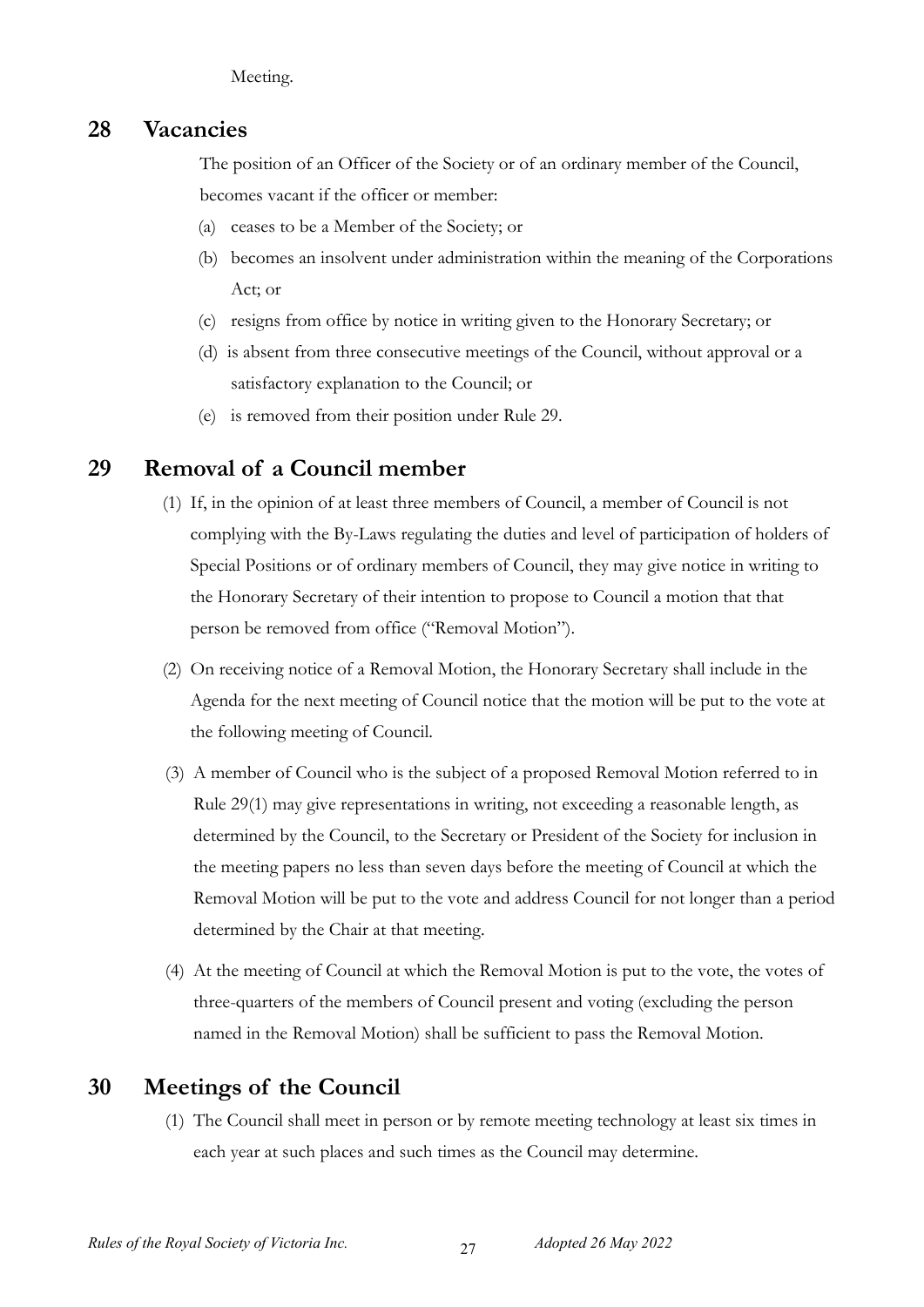(2) Special meetings of the Council may be convened by the President or by request to the Honorary Secretary by any four members of the Council.

### <span id="page-26-0"></span>**31 Notice of Council meetings**

- (1) Written notice of each Council meeting shall be sent either by postal service or electronically to each member of the Council at least five business days before the date of the meeting.
- (2) Notice shall be given to members of the Council in writing or electronically of any special meeting, specifying the general nature of the business to be conducted; no other business may be conducted at such a meeting.
- (3) Delivery of notices by electronic means or by post will be to the last address provided by the Councillor.

### <span id="page-26-1"></span>**32 Quorum for Council meetings**

- (1) Any six members of the Council, at least two of whom shall be Officers, will constitute a quorum for the conduct of the business of a meeting of the Council.
- (2) No business may be conducted unless a quorum is present.
- (3) If within half an hour of the time appointed for the meeting a quorum is not present:
	- (i) in the case of a special meeting of the Council: the meeting lapses;
	- (ii) in any other case: the meeting shall stand adjourned to the same place and the same time and day in the following week.
- (4) The Council may act notwithstanding any vacancy on the Council.

### <span id="page-26-2"></span>**33 Presiding at Council meetings**

At meetings of the Council:

- (a) the President or, in the President's absence, the Vice-President presides; or
- (b) if the President and the Vice-President are absent, or are unable to preside, the Councillors present shall elect by show of hands one of their number to preside.

### <span id="page-26-3"></span>**34 Voting at Council meetings**

(1) Questions arising at a meeting of the Council, or at a meeting of any sub-committee appointed by the Council, shall be determined on a show of hands or, if a member of the Council requests, by a poll taken in such manner as the person presiding at that meeting may determine.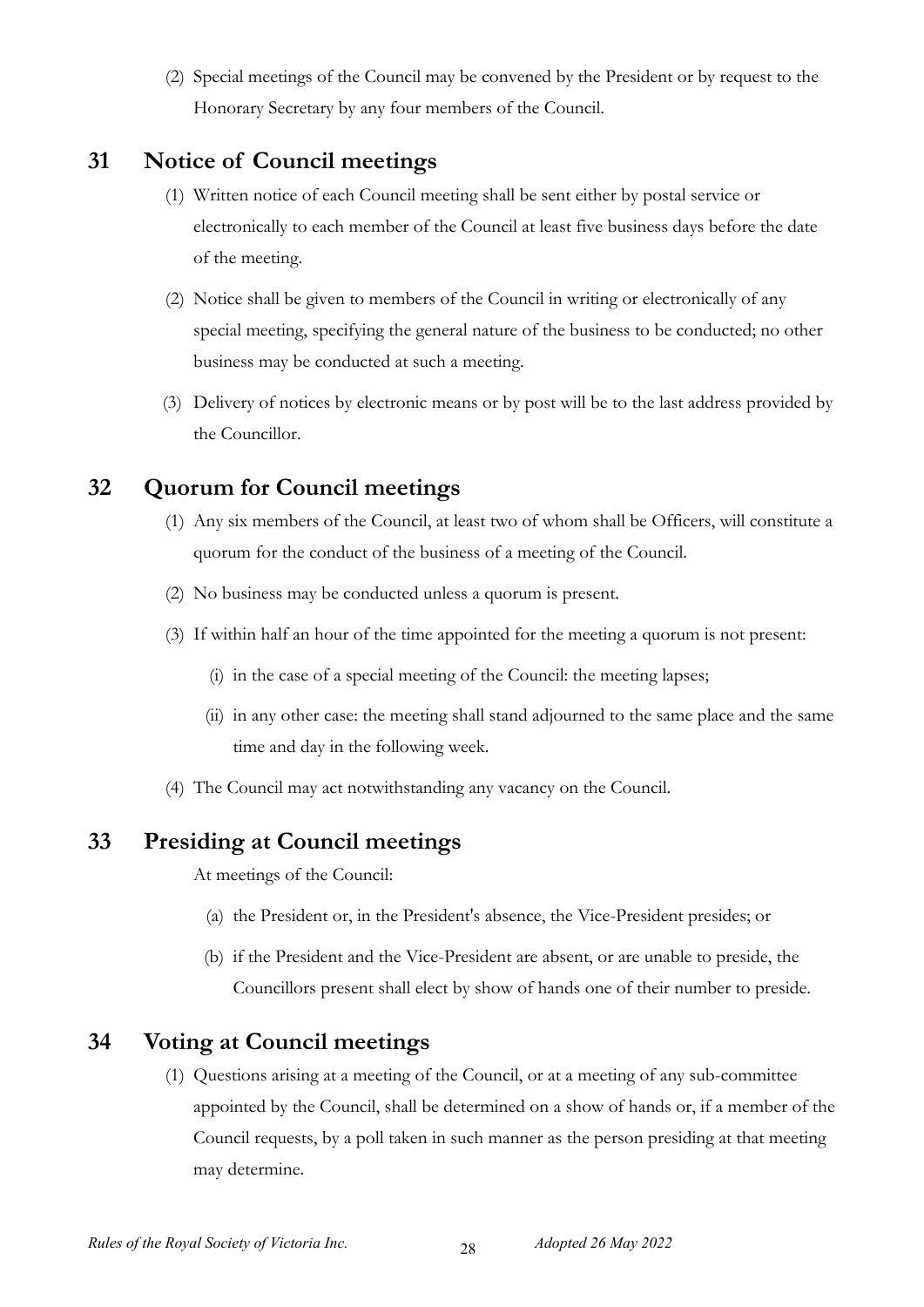(2) Each member of the Council present at a meeting of the Council, or at a meeting of any sub-committee appointed by the Council (including the person presiding at the meeting), is entitled to one vote and, in the event of an equality of votes on any question, the person presiding may exercise a second or casting vote.

### <span id="page-27-0"></span>**35 Minutes of meetings**

The Honorary Secretary or the Chief Executive Officer of the Society, under the supervision of the Honorary Secretary, shall keep minutes of the resolutions and proceedings of each General Meeting, and each Council meeting, together with a record of the names of persons present at the Council meetings.

### <span id="page-27-1"></span>**36 Funds**

- (1) The Honorary Treasurer or the Chief Executive Officer of the Society, under the supervision of the Honorary Treasurer, shall:
	- (a) collect and receive all moneys due to the Society and make all payments authorised by the Society; and
	- (b) keep correct accounts and books showing the financial affairs of the Society with full details of all receipts and expenditure connected with the activities of the Society.
- (2) All cheques, drafts, bills of exchange, promissory notes and other negotiable instruments shall be signed by two signatories from the number of signatories appointed by the Council, which will include the Honorary Treasurer and the Honorary Secretary, and in accordance with the agreed financial procedures approved by Council.
- (3) The funds of the Society shall be derived from joining fees, annual subscriptions, donations and such other sources as the Council determines.
- (4) Funds in excess of normal operating requirements may be invested on behalf of the Society as outlined in the Investment Mandate approved by Council under the auspices of the Finance and Audit Committee.

### <span id="page-27-2"></span>**37 Seal**

- (1) The common seal of the Society shall be kept in the custody of the Honorary Secretary, or with RSV staff under the Honorary Secretary's delegation.
- (2) The common seal shall not be affixed to any instrument except by the authority of the Council and the affixing of the common seal shall be attested by the signatures of two members of the Council.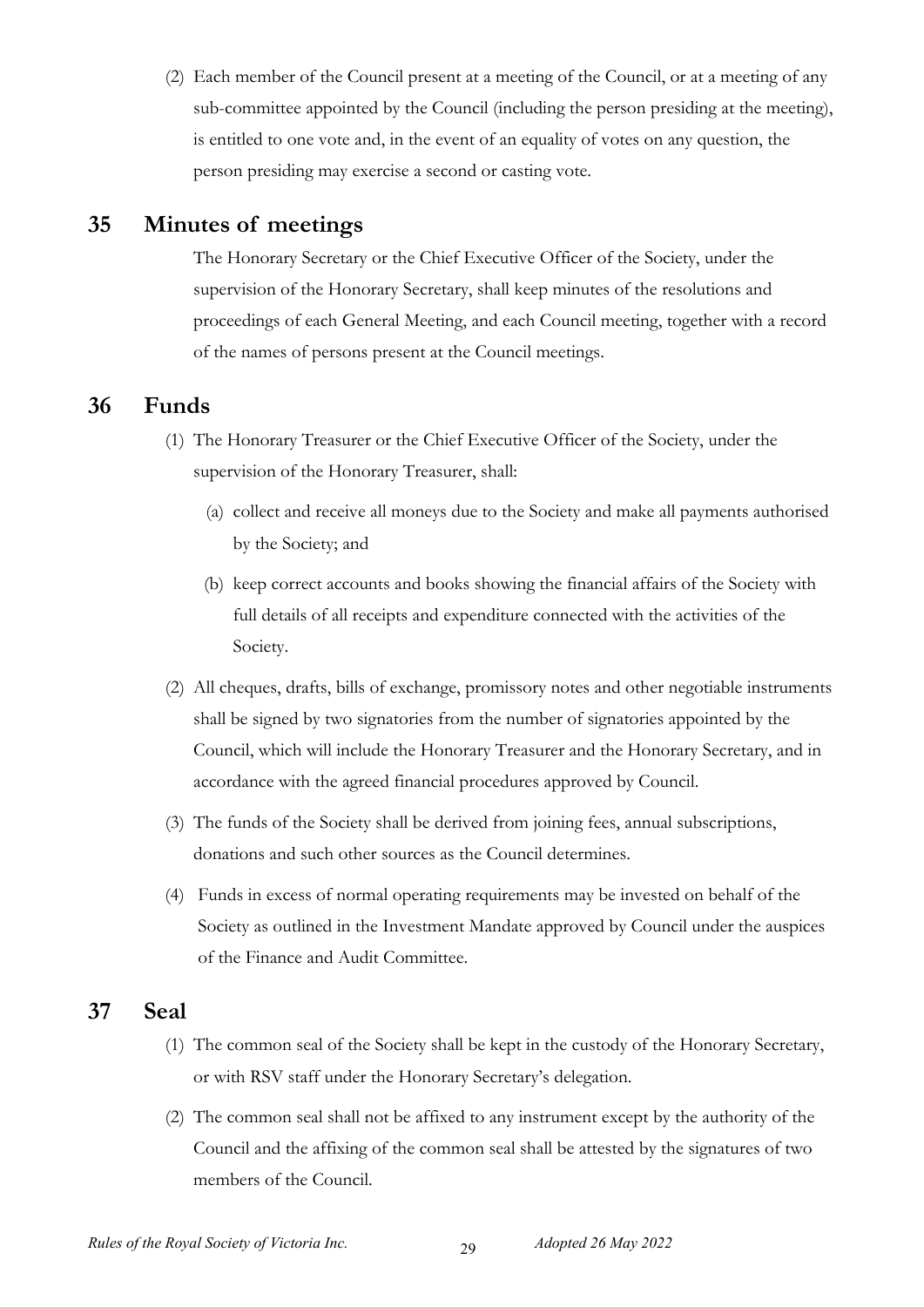### <span id="page-28-0"></span>**38 Notice to Members**

Except for the requirement in Rule 14, any notice that is required to be given to a Member, by or on behalf of the Society, under these Rules may be given by one of the following means:

- (a) delivering the notice to the Member personally; or
- (b) sending it by prepaid post addressed to the Member at that Member's address shown in the register of members; or
- (c) facsimile transmission, if the member has provided for a notice to be given to them in this manner; or
- (d) electronic transmission, if the member has provided an electronic address for a notice to be given to them, unless the member requests notice not be provided in this manner.

### <span id="page-28-1"></span>**39 Winding up**

If upon the winding up or dissolution of the Society there remains, after satisfaction of all its debts and liabilities, any property whatsoever, that property shall be applied for charitable purposes and shall be paid or transferred to some other company, incorporated association or other institution:

- (a) which has as its object the advancement of science or a particular branch of science; and
- (b) which prohibits, or is incorporated pursuant to an Act that prohibits, the distribution of its income and property amongst its Members to an extent at least as great as is imposed on the Society.

### <span id="page-28-2"></span>**40 Custody and inspection of books and records**

- (1) Except as otherwise provided in these Rules, the Honorary Secretary or the Chief Executive Officer of the Society, under the supervision of the Honorary Secretary, shall keep in their custody or under their control all books, documents and securities of the Society.
- (2) All accounts, books, securities and any other relevant documents of the Society, other than working, draft or commercial-in-confidence documents of the Society and its committees, and the employment and personnel records of staff, shall be available for inspection at an agreed-upon suitable and appropriate time, free of charge, by any Member upon request in writing to the Honorary Secretary.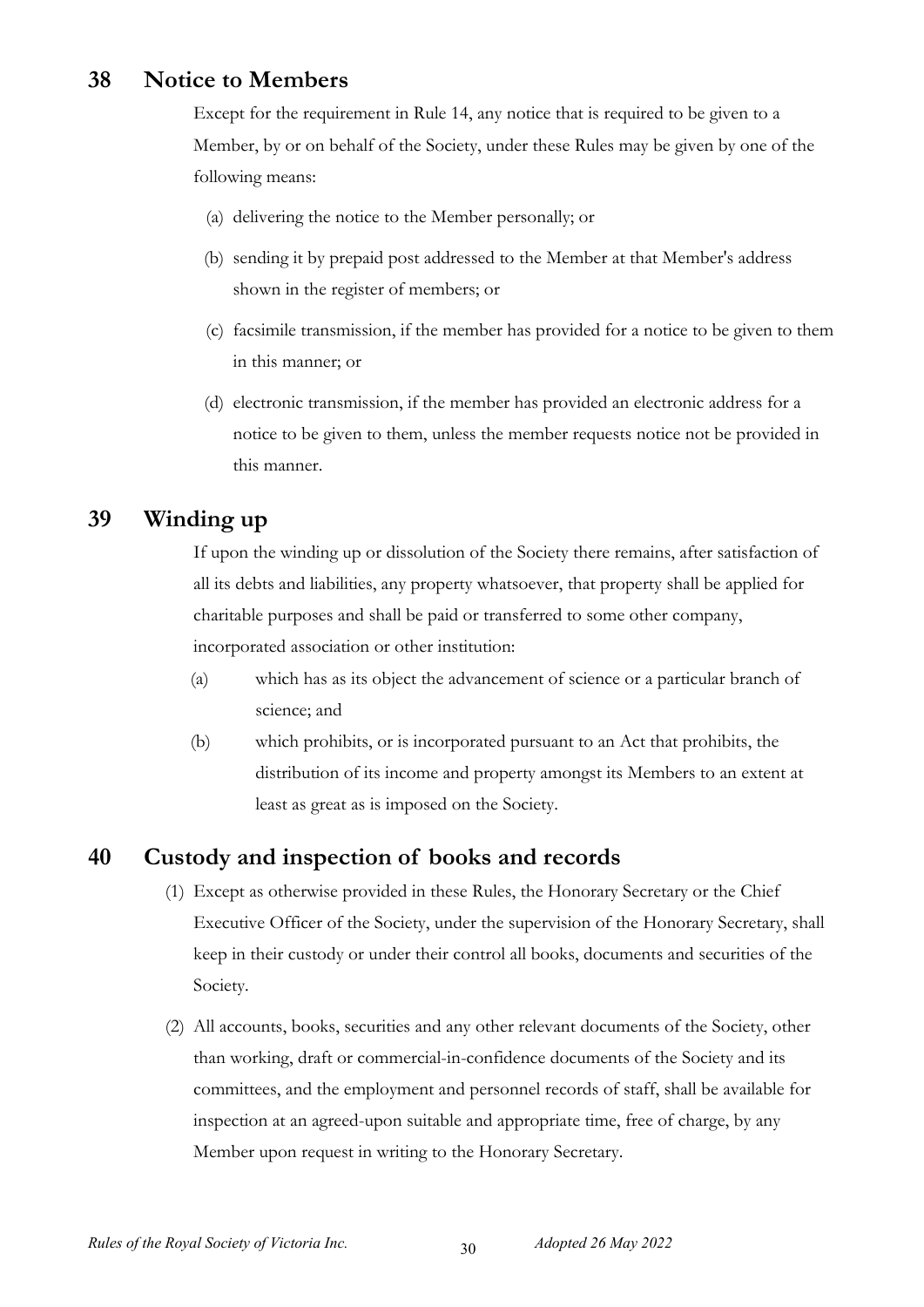(3) A Member may inspect but not make a copy of any accounts, books, securities and any other relevant documents of the Society except in circumstances specifically approved by the Council.

### <span id="page-29-0"></span>**41 By-Laws and Provision for Circumstances outside Rules**

- (1) Provision shall be made by the Council in By-Laws for the details of procedure in respect of membership, meetings and financial matters, which shall be made and from time to time reviewed and, where appropriate, amended by the Council.
- (2)The Council may make By-Laws or pass such resolutions in respect of matters not provided for in these Rules, provided that:
	- (a) such By-Laws or resolutions are not prohibited by law; and
	- (b) the Council considers that the By-Laws or resolutions are in the best interests of the Society; and
	- (c) such By-Laws do not contain any provisions contrary to these Rules.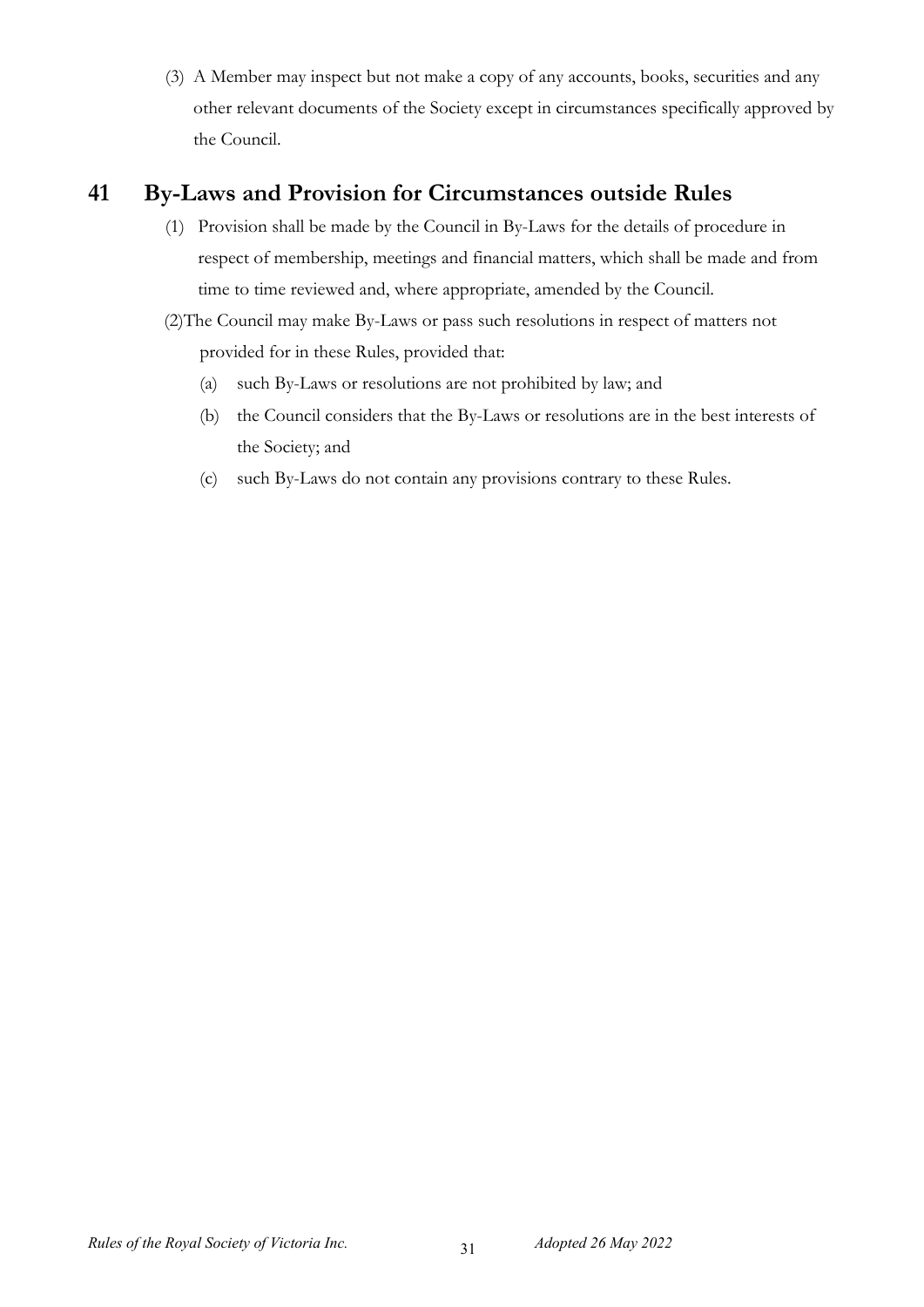#### **APPENDIX 1 – ELECTION FORMS**

#### <span id="page-30-1"></span><span id="page-30-0"></span>**PROXY Form for Voting at a Meeting of the Royal Society of Victoria (Inc)**

In accordance with the Rules of the Society, financial Members of the Royal Society of Victoria Inc. may vote in person or by proxy. Rule 21(1) requires notice of the appointment of a proxy, who is a member of the Society, to be given or sent to the Honorary Secretary at the Society's Office no later than 5.00pm **(on Date to be inserted)** on the day before the time of the meeting which will be held at (**Insert Date and Time of the Meeting)**.

To assist Members in lodging notice of the appointment of a proxy the following form is provided.

I…………………………………………………………………………………………………. (Block letters please)

being a Member of The Royal Society of Victoria Inc. appoint as my proxy

The Chairman of the Meeting\*

…………………………….\* (Name of the Member who is to be proxy, block letters please)

\*Please tick one box.

My instructions are to vote for / against (circle one)

Motion(s) to be specified

**Moved: Seconded:**

#### **(Insert) Motion(s) to be considered at the Meeting:**

If direction to vote 'For' or 'Against' is not provided, the Proxy is considered undirected and so may be used at the discretion of the nominated Proxy holder.

Signature ………………………………………….

Date ………………….

Please return to The Honorary Secretary The Royal Society of Victoria 9 Victoria Street, Melbourne VIC 3000

#### **To reach the Royal Society of Victoria office not later than 5.00pm on (Insert Date)**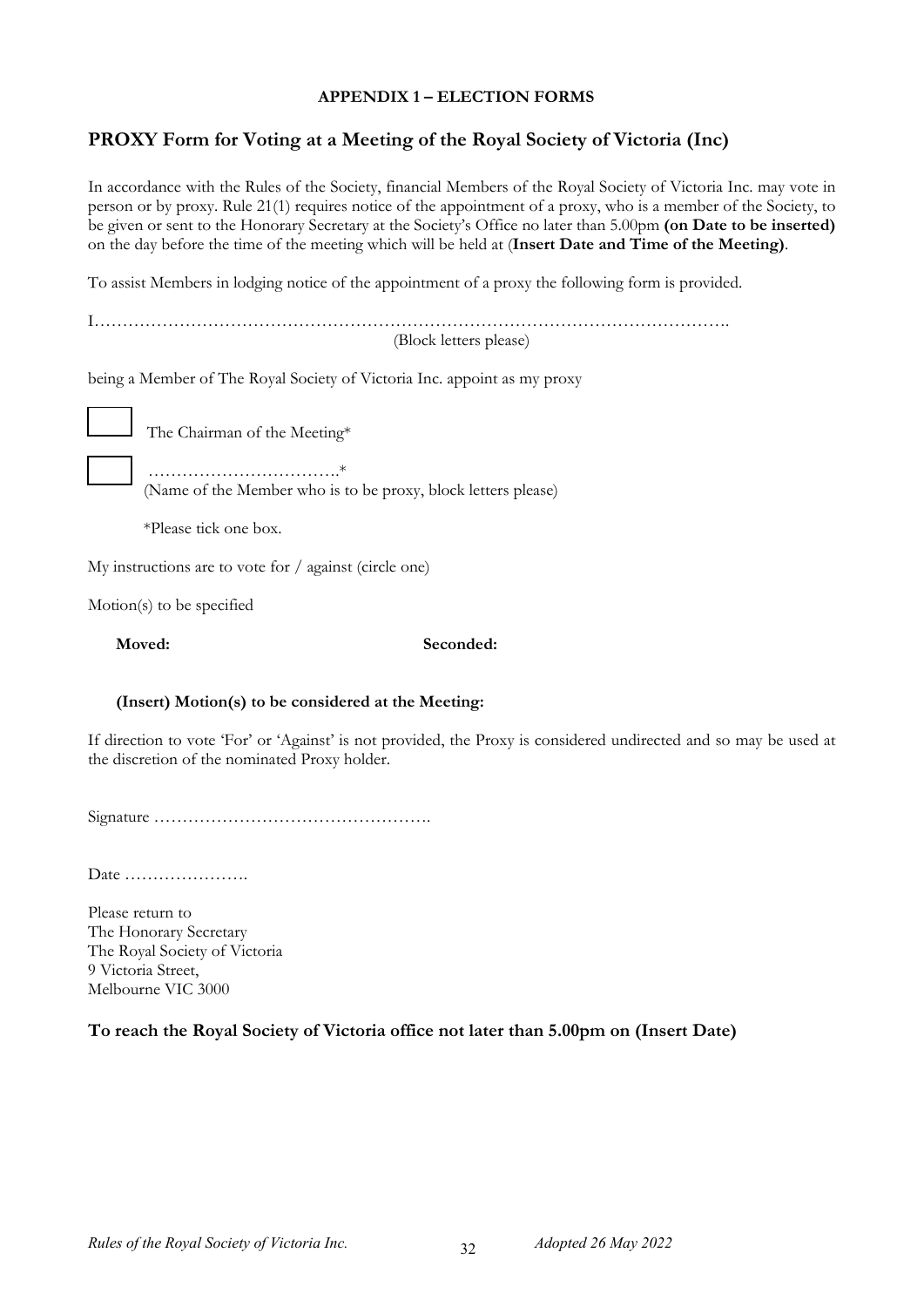#### **APPENDIX 2 – ELECTION FORMS**

#### <span id="page-31-0"></span>**FORM 1 NOMINATION FORM**

#### **THE ROYAL SOCIETY OF VICTORIA INC.**

#### **NOMINATION FOR ELECTION TO COUNCIL 20XX**

We hereby nominate...........................................................................................

of............................................................................................................................

who is a member of the Society, for the position of President Vice-President Honorary Secretary Honorary Treasurer Ordinary Councillor Please strike out all but one position on this form.

I consent to the above nomination.

Signature of Candidate………………………. Date……………….

I submit with this nomination form a Statement not exceeding 200 words in length to be displayed on the Notice Board in the Society's premises and website and if a ballot is necessary, circulated to the members. This Statement is a mandatory part of the nomination requirement.

#### **Nominated by:**

| Seconded by: |  |
|--------------|--|
|              |  |
|              |  |

This nomination must reach the Returning Officer by 3.30 pm on the third Monday of December, care of The Royal Society of Victoria, 8 La Trobe Street, Melbourne, Victoria 3000.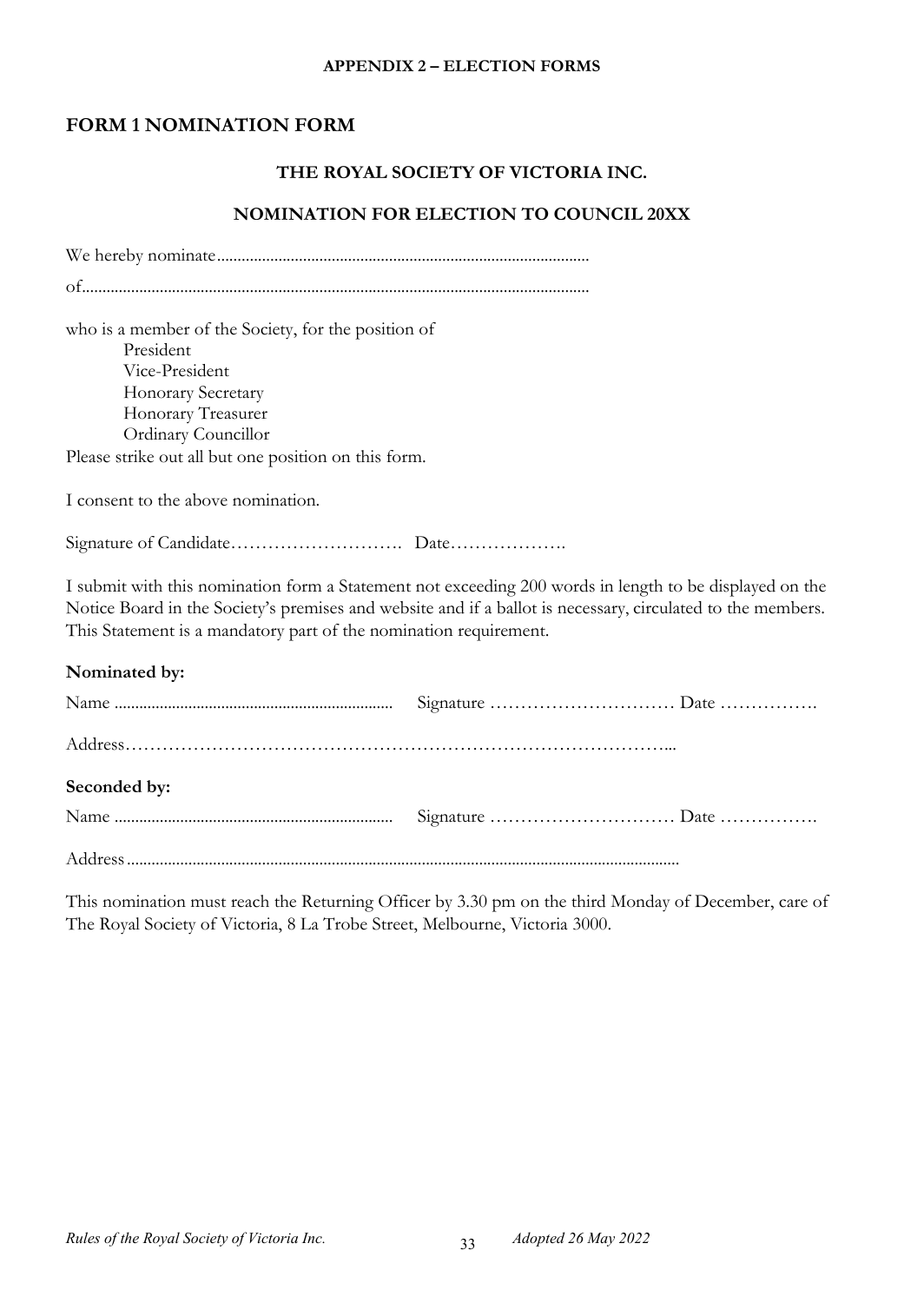#### **THE ROYAL SOCIETY OF VICTORIA INC.**

### **BALLOT PAPER 20XX**

<span id="page-32-0"></span>Only members who are financial as at the time of the close of balloting, i.e. 3.30pm, on the first Monday in March, shall be eligible to vote.

The following persons have been nominated for election to the positions shown, and the order of their listing has been determined by lot.

- 1. For the position of President .............................................. ............................................. ..............................................
- 2. For the position of Vice-President

- 3. For the position of Honorary Secretary .............................................. .............................................. ..............................................
- 4. For the position of Honorary Treasurer .............................................. .............................................. ..............................................
- 5. For the position of ordinary member of Council  $(number$  positions) ................................................................................................. .................................................................................................

When voting for each position on this ballot paper. YOU MUST PLACE A TICK  $(\checkmark)$  IN THE BOX AGAINST THE NAME OF THE CANDIDATE OF YOUR CHOICE. If a tick occurs more than once for any position*,* (other than 10 where number votes may be cast), the vote is declared invalid for that position.

When you have completed this paper, you must:

- 1. Place the Ballot Paper in the envelope marked BALLOT PAPER and seal the envelope.
- 2. Insert the envelope marked BALLOT PAPER in an envelope addressed to the Returning Officer, The Royal Society of Victoria, 8 La Trobe Street, Melbourne, Victoria 3000
- 3. Ensure that you have **printed your name** in the place indicated on the outside of the larger envelope so as to be a valid vote. The vote is confidential however the identity of each voter must be checked to assure the Returning Officer that the voter is a financial member.
- 4. Post or deliver that envelope so as to reach the Returning Officer, at The Royal Society of Victoria, 8 La Trobe Street, Melbourne, Victoria 3000 the by 3.30 pm. on the poll closing day.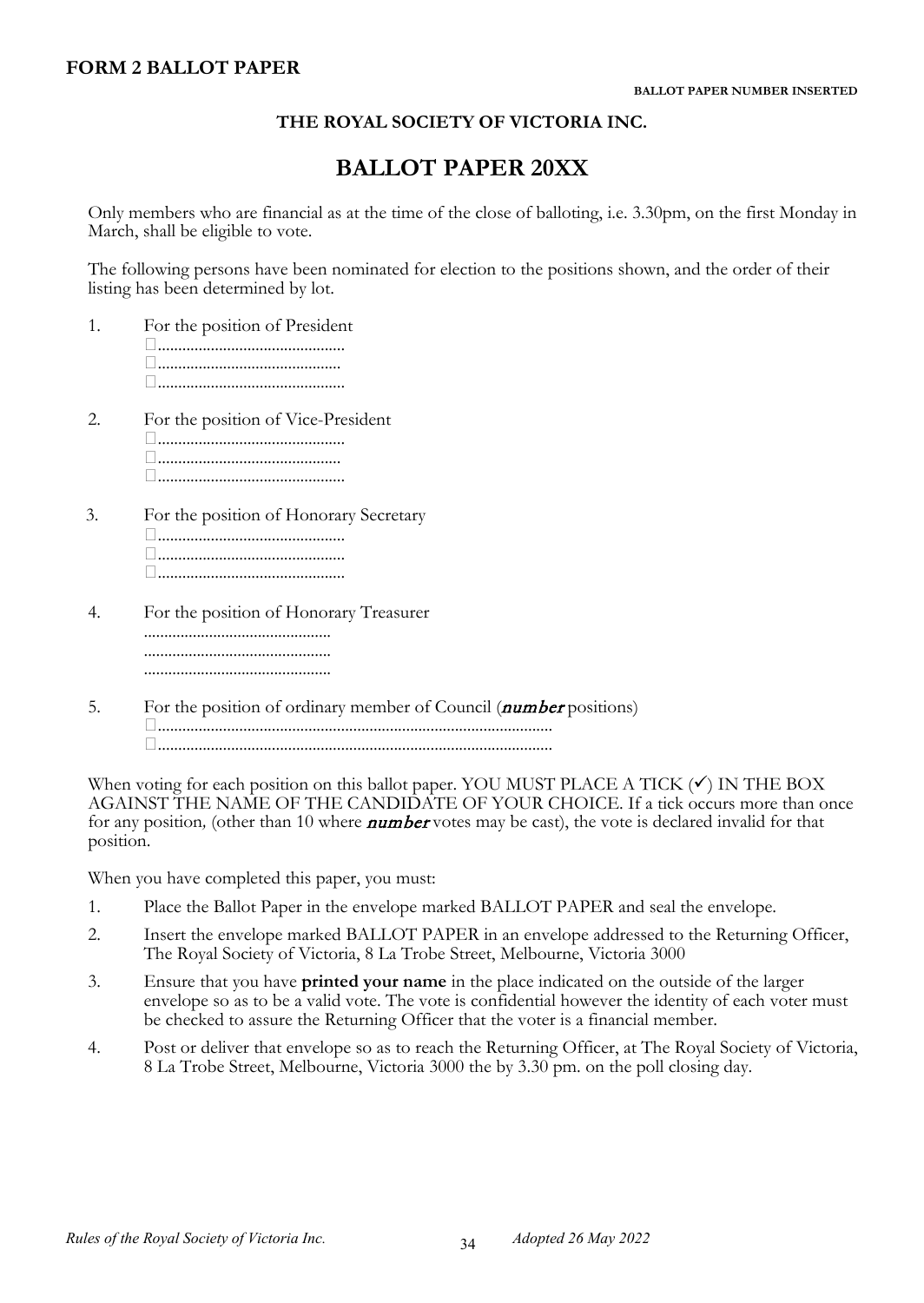#### **FORM 3 Chief Executive Officer's Receipt Form**

### **THE ROYAL SOCIETY OF VICTORIA INC**

#### **COUNCIL NOMINATIONS 20XX**

<span id="page-33-0"></span>

| Date<br>Received | <b>COUNCIL POSITION</b> | <b>NOMINEE</b> | <b>NOMINATOR 1</b> | <b>NOMINATOR 2</b> | Date mailed<br>to Returning<br>Officer |
|------------------|-------------------------|----------------|--------------------|--------------------|----------------------------------------|
|                  |                         |                |                    |                    |                                        |
|                  |                         |                |                    |                    |                                        |
|                  |                         |                |                    |                    |                                        |
|                  |                         |                |                    |                    |                                        |
|                  |                         |                |                    |                    |                                        |
|                  |                         |                |                    |                    |                                        |
|                  |                         |                |                    |                    |                                        |
|                  |                         |                |                    |                    |                                        |
|                  |                         |                |                    |                    |                                        |
|                  |                         |                |                    |                    |                                        |
|                  |                         |                |                    |                    |                                        |

*Rules of the Royal Society of Victoria Inc.*  $35$  *Adopted 26 May 2022*